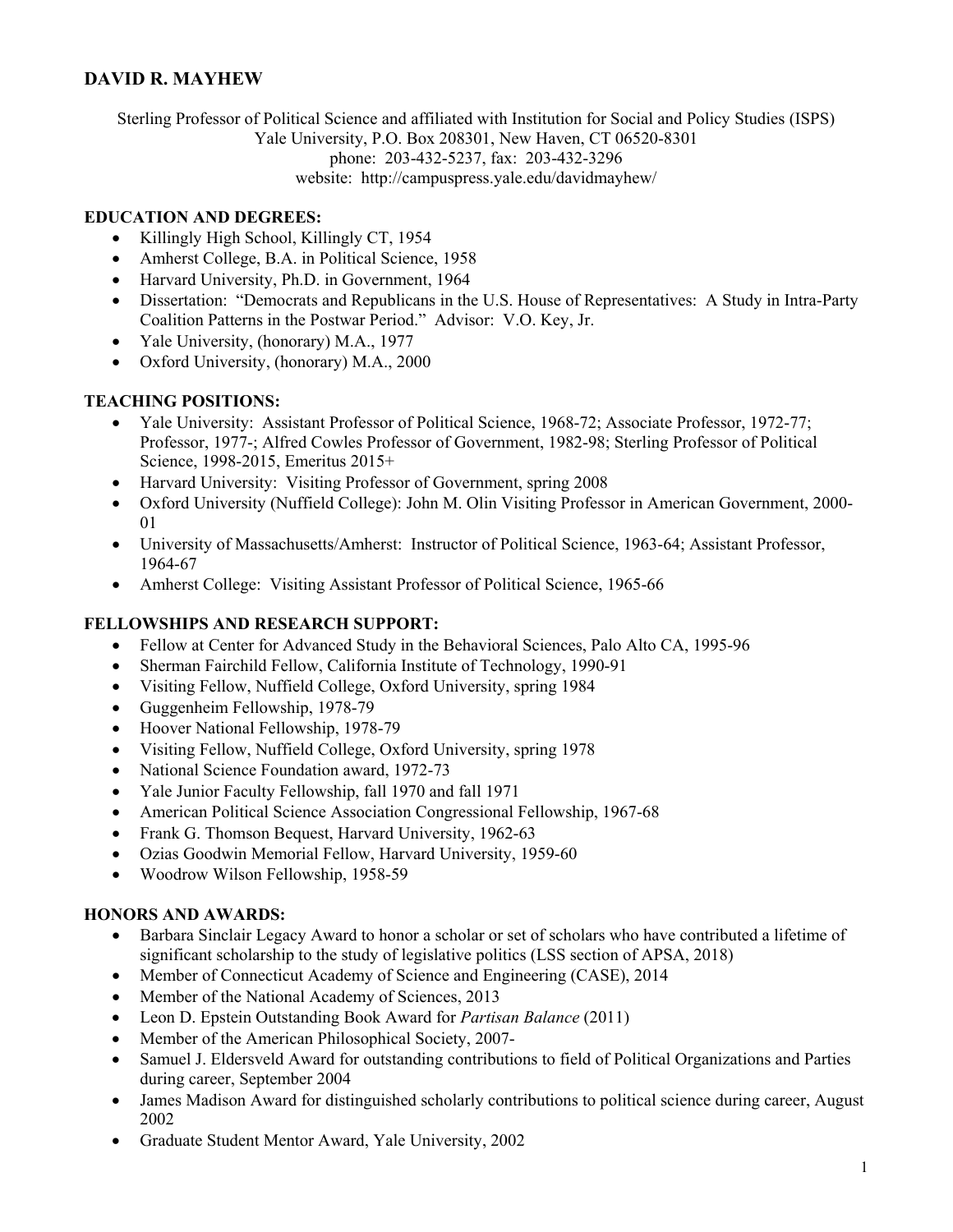- Richard E. Neustadt prize for *Divided We Govern,* 1992
- Fellow of the Connecticut Academy of Arts and Sciences, 1990-
- Honorable Mention, award of the Association of American Publishers for Best Social and Behavioral Science Books, for *Placing Parties in American Politics,* 1986
- Fellow of the American Academy of Arts and Sciences, 1984-
- Co-winner of *Washington Monthly* annual political book award for *Congress: The Electoral Connection*, 1974
- Delancey K. Jay Prize for Ph.D. dissertation, Harvard University, 1964
- Phi Beta Kappa, Amherst College, 1958

## **BOOKS:**

*The Imprint of Congress* (Yale UP, 2017)

*Partisan Balance: Why Political Parties Don't Kill the U.S. Constitutional System (Princeton UP, 2011)* 

*Parties and Policies: How the American Government Works* (Yale UP, 2008)

*Electoral Realignments: A Critique of an American Genre* (Yale UP, 2002)

*America's Congress: Actions in the Public Sphere, James Madison through Newt Gingrich* (Yale UP, 2000)

*Divided We Govern: Party Control, Lawmaking, and Investigations, 1946-1990* (Yale UP, 1991) --published in Chinese edition (translated by Chung-li Wu), Wu-Nan Book Co., Taiwan, 2001 --reissued with new preface, new chapter updating the coverage through 2002, and new appendixes, 2005

*Placing Parties in American Politics: Organization, Electoral Settings, and Government Activity in the Twentieth Century* (Princeton UP, 1986)

*Congress: The Electoral Connection* (Yale UP, 1974);

--excerpted for ch. 1 of Mathew D. McCubbins and Terry Sullivan (eds.), *Congress: Structure and Policy*  (Cambridge UP, 1987)

--excerpted for ch. 2 of David C. Kozak and John D. Macartney (eds.), *Congress and Public Policy* (Dorsey, 2nd edition)

--published in Chinese edition (translated by Steven Jiang), Fudan Univ., Shanghai, 2000, with new preface by author

--excerpted for ch. 56 of Peter Woll (ed.), *American Government: Readings and Cases* (Scott, Foresman, 10th ed., 1990)

--excerpted for ch. 23 of Ann G. Serow and Everett C. Ladd (eds.), *The Lanahan Readings in the American Polity* (Lanahan Publishers, 1997)

--excerpted as ch. 6-2 of Samuel Kernell and Steven S. Smith (eds.), *Principles and Practices of American Politics: Classic and Contemporary Readings* (2<sup>nd</sup> ed., 2004)

--excerpted for ch. 5 of David T. Canon, John J. Coleman & Kenneth R. Mayer (eds.), *The Enduring Debate: Classic and Contemporary Readings in American Politics* (W.W. Norton, 4<sup>th</sup> ed., 2005)

--reissued with new foreword and preface, 2004

--excerpted in Steven S. Smith, Jason M. Roberts & Ryan J. Vander Wielen (eds.), *The American Congress Reader* (Cambridge UP, 2008)

--excerpted in Samuel Kernell & Steven S. Smith (eds.), *Principles and Practices of American Politics: Classic and Contemporary Readings* (CQ Press, 2009)

--excerpted as ch. 9-4 of Cal Jillson & David Brian Robertson, *Perspectives on American Government: Readings in Political Development and Institutional Change* (Routledge, 2010)

--excerpted as ch. 5.1 in Ken Kollman (ed.), *Readings in American Politics: Analysis and Perspectives* (W.W. Norton, 2010)

--published in Korean edition (Dongguk Univ. Press, 10/27/2010)

--published in Japanese edition (translated by Hiroshi Okayama; Keiso Shobo classics in political science, 2013), with new preface

Party Loyalty among Congressmen: The Difference between Democrats and Republicans, 1947-1962 (Harvard UP, 1966)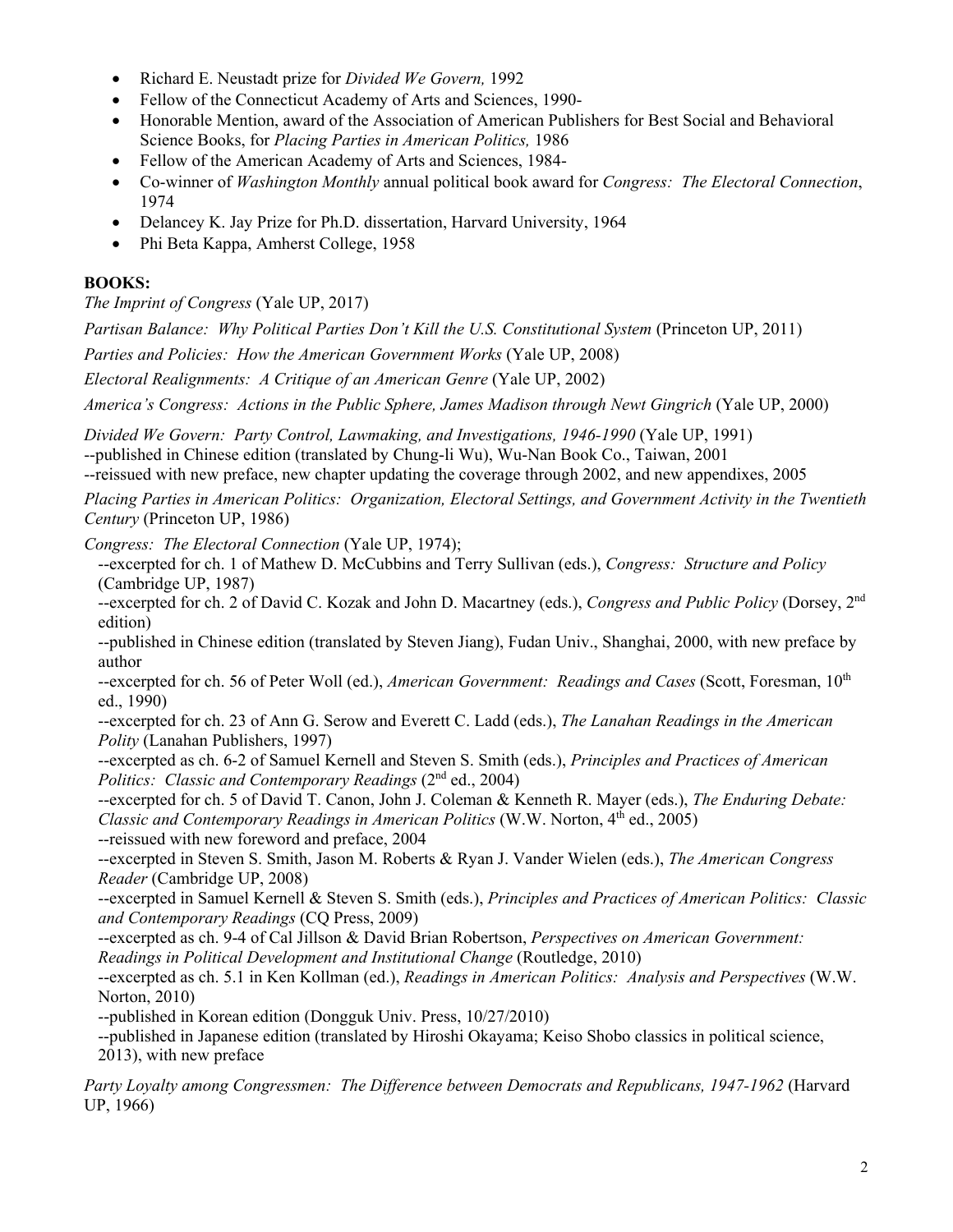#### **SHORTER PUBLICATIONS:**

"Congress in the Light of History," *Starting Points* (online), March 2018

"The Origins of *Congress: The Electoral Connection,"* ch. 15 in Alan S. Gerber and Eric Schickler, *Governing in a Polarized Age: Elections, Parties, and Political Representation in America* (New York: Cambridge University Press, 2017)

"Patterns in American Elections," ch. 21 in Richard M. Valelly, Suzanne Mettler & Robert C. Lieberman (eds.), *The Oxford Handbook of American Political Development* (New York: Oxford University Press, 2016)

 (2015), 1-28 "Congress as a Handler of Challenges: The Historical Record," *Studies in American Political Development* 29:2

"Robert A.Dahl: Questions, Concepts, Proving It," *Journal of Political Power* 8:2 (2015), 175-87 --reprinted as ch. 3 in David A. Baldwin and Mark Haugaard (eds.), *Robert A. Dahl: An Unending Quest* (New York: Routledge, 2016.

(with Peter Aronow and Winston Lin) "A Note on Close Elections and Regression Analysis of the Party Incumbency Advantage," in *Statistics, Politics and Policy* 5:1/2, 2014

 (with Matthew I. Bettinger) "What can Obama expect from his last Congress?" *The Monkey Cage*, *Washington Post,* July 9, 2014. Reposted in *RealClearPolitics,* July 11, 2014

"The Long 1950s as a Policy Era," chapter 2 in Jeffery A. Jenkins and Sidney M. Milkis (eds.), *The Politics of Major Policy Reform in Postwar America* (Cambridge UP, 2014)

"Anxieties of Democracy," for SSRC volume "The Democracy Papers: An Anxieties of Democracy Essay Collection," spring 2014, [http://www.ssrc.org/programs/the-democracy-papers/](http://www.ssrc.org/programs/the-democracy-papers)

 "Is the Six-Year Itch Just a Senate Thing?"<http://mischiefsoffaction.blogspot.com/2014/01/is-six-year-itch-just>senate-thing.html, January 13, 2014

 "The Least Productive Congress in History?" *Politico Magazine*, December 23, 2013

"The Senate and the Nuclear Option," Yale Institution for Social and Policy Studies website, Nov. 22, 2013

"The Meaning of the 2012 Election," ch. 9 in Michael Nelson (ed.), *The Elections of 2012* (CQ Press, 2013)

preface to U.S. edition of Malcolm Dean, *Democracy Under Attack: How the Media Distort Policy and Politics*  (Univ. of Chicago Press, 2013)

"The U.S. House Vote in the 1996 Election: Which Party Had an Edge?" *The Monkey Cage*, Dec. 6, 2012 "Politics, Elections, and Policymaking," ch. 13 in Martin A. Levin, Daniel DiSalvo & Martin M. Shapiro (eds.), *Building Coalitions, Making Policy: The Politics of the Clinton, Bush, and Obama Presidencies* (Johns Hopkins Press, 2012)

"Understanding U.S. Presidential Elections," Princeton UP Blog, April 2, 2012

"Lawmaking as a Cognitive Enterprise," ch. 12 in Jeffery A. Jenkins and Eric M. Patashnik (eds.), *Living Legislation: Durability, Change, and the Politics of American Lawmaking (Univ. of Chicago Press, 2012)* 

"Theorizing about Congress," ch. 38 in Eric Schickler and Frances Lee (eds.), *The Oxford Handbook of the American Congress* (Oxford UP, 2011)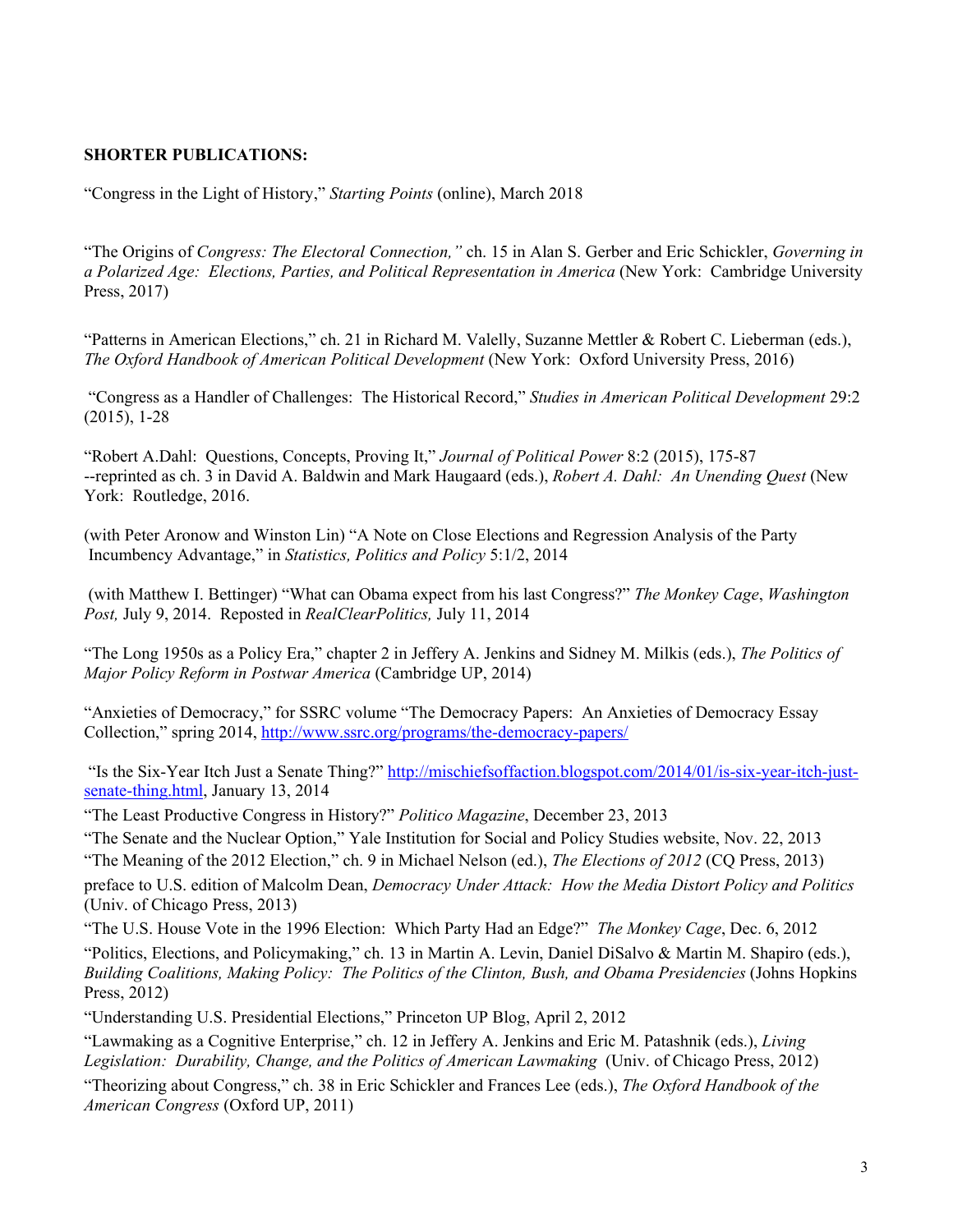"Legislative Obstruction," review essay centered on Gregory Koger, *Filibustering* (2010), in *Perspectives on Politics* 8:4 (December 2010), 1145-54

"Is Congress 'the Broken Branch'?" *Boston University Law Review* 89:2 (April 2009), 357-69

"The Meaning of the 2008 Election," ch. 9 in Michael Nelson (ed.), *The Elections of 2008* (Washington, D.C.: Congressional Quarterly Press, 2009)

comments on "Political Ignorance, Empirical Realities," *Critical Review* 20:4 (2008), 463-80

"Incumbency Advantage in Presidential Elections: The Historical Record," *Political Science Quarterly* 123:2 (Summer 2008), 201-28

"Events as Causes: The Case of American Politics," ch. 4 in Ian Shapiro and Sonu Bedi (eds.), *Political Contingency: Studying the Unexpected, the Accidental, and the Unforeseen* (New York: NYU Press, 2007)

"Congress as Problem Solver," ch. 10 in Alan Gerber and Eric M. Patashnik (eds.), *Promoting the General Welfare: New Perspectives on Government Performance* (Brookings, 2006)

"Lawmaking and History," ch. 10 in E. Scott Adler and John S. Lapinski (eds.), *The Macropolitics of Congress*  (Princeton UP, 2006)

"Actions in the Public Sphere," ch. 3 in Paul J, Quirk and Sarah A. Binder (eds.), *Institutions of American Democracy: The Legislative Branch* (Oxford UP, 2005)

"Suggested Guidelines for Periodization," *Polity* 37:4 (October 2005), 531-35

"Wars and American Politics," *Perspectives on Politics* 3 (2005), 473-93

"Supermajority Rule in the Senate," *PS: Political Science and Politics* 39 (2003), 31-36

"More Science, More Policy," comments on Nelson W. Polsby and Eric Schickler, "Landmarks in the Study of Congress since 1945," in Edward D. Mansfield and Richard Sisson (eds.), *The Evolution of Political Knowledge*  (Columbus: Ohio State UP, 2004), 200-02

preface to new edition of Morris Fiorina, *Divided Government* (Longman Classics, 2002)

"Congressional Opposition to the American Presidency," Oxford inaugural address, published by Oxford UP, 2001

"The U.S Congress in 2001: Representation and Structure," ch. 6 in Byron Shafer (ed.), *The State of American Politics: Where Are We in 2001?"* (Rowman and Littlefield, 2002)

"Observations on *Congress: The Electoral Connection* a Quarter Century after Writing It," *PS: Political Science and Politics* 34 (2001), 251-52

"Electoral Realignments," *Annual Review of Political Science* 3 (2000), 449-74

"Much Huffing and Puffing, Little Change," ch. in Martin A. Levin, Marc K. Landy & Martin Shapiro (eds.), *Seeking the Center: Politics and Policymaking at the New Century* (Georgetown UP, 2001)

 (2000), 192-93 "Political Science and Political Philosophy: Ontological not Normative," *PS: Political Science and Politics* 33

"Clinton, the 103rd Congress, and Unified Party Control: What Are the Lessons?" ch. 10 in John Geer (ed.), *Politicians and Party Politics* (Johns Hopkins UP, 1998)

reprinted as "Clinton, el 103<sup>rd</sup> Congress y el control partidarista unificado: que hemos aprendido?" in Gustavo Vega Canovas y Francisco Alba (eds.), *Mexico, Estados Unidos, Canada, 1995-96* (Mexico City: El Colegio de Mexico, 1997)

"Innovative Midterm Elections," ch. 6 in Philip A. Klinkner (ed.), *Midterm: The Elections of 1994* (Westview Press, 1996)

"The Return to Unified Party Control under Clinton: How Much of a Difference in Lawmaking?" ch. 7 in Bryan D. Jones (ed.), *The New American Politics: Reflections on Political Change and the Clinton Administration*  (Westview Press, 1995)

"Presidential Elections and Policy Change: How Much of a Connection Is There?" ch. 5 in Harvey L Schantz (ed.), *American Presidential Elections: Process, Policy, and Political Change* (SUNY Press, 1996)

"U.S. Policy Waves in Comparative Context," ch. 17 in Lawrence C. Dodd and Calvin Jillson (eds.), *New Perspectives on American Politics* (Congressional Quarterly Press, 1994)

"Let's Stick with the Longer List," *Polity* 25 (1993), 485-88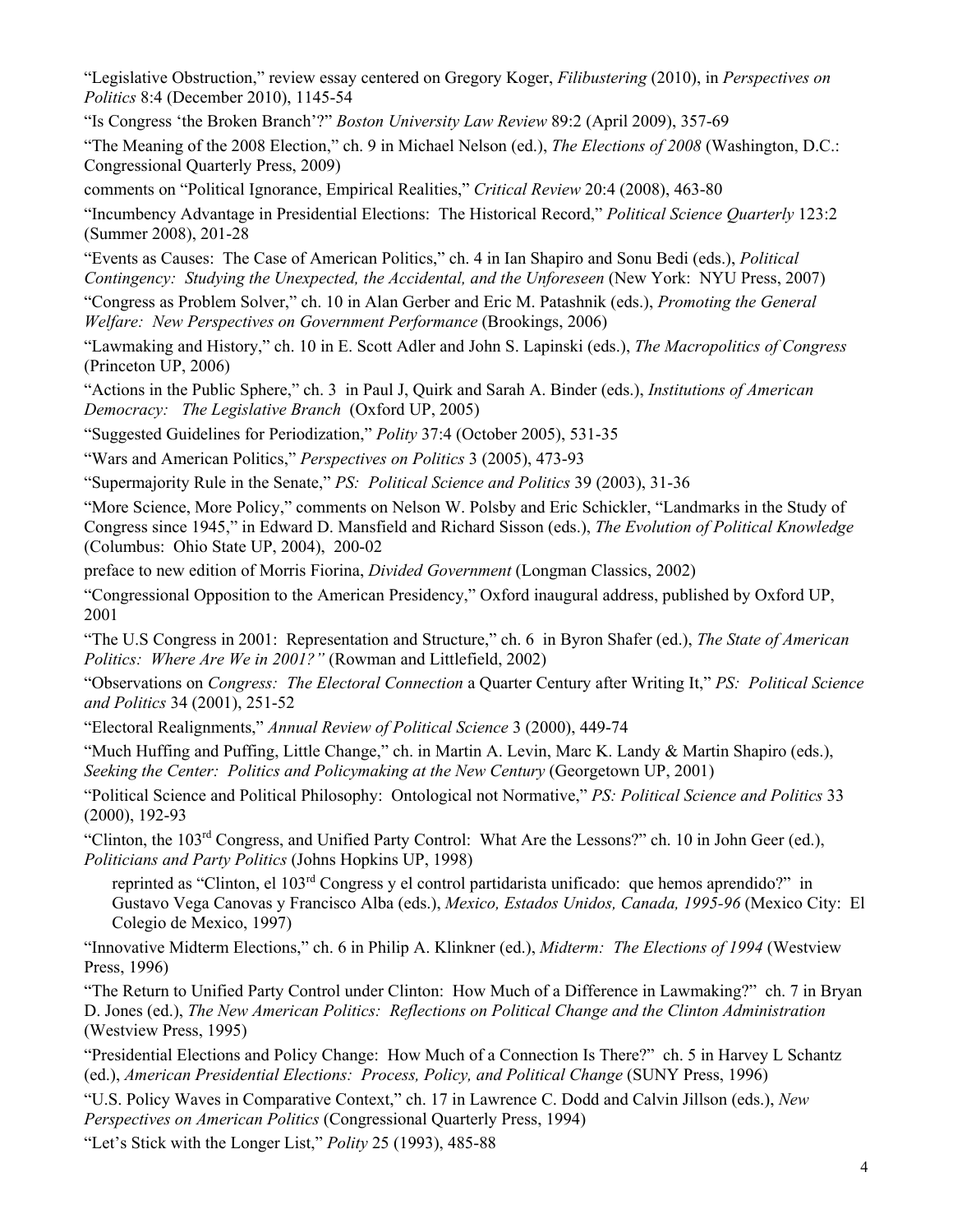Studies, University of California/Berkeley, vol. 32, no. 4, July 1991 "Does it Make Any Difference if Party Control is Divided?" *Public Affairs Report*, Institute of Governmental

"Parties, Elections, Moods, and Lawmaking Surges," in Joel H. Silbey (ed.), *Encyclopedia of the American Legislative System*, vol II (Charles Scribner's Sons, 1994), 885-97

"Divided Party Control: Does It Make a Difference?" *PS: Political Science and Politics* 24 (1991), 637*-*40

"Patronage-Based Party Organization: Historical and Geographic Patterns in the United States," in L. Sandy Maisel (ed.), *Political Parties and Elections in the United States: An Encyclopedia* (Garland Publishing, 1991)

reprinted as "Party Organization in Historical Perspective," ch. 11 in L. Sandy Maisel and William G. Shade (eds.), *Parties and Politics in American History* (Garland, 1994)

 "Why Did V.O. Key Draw Back from His 'Have-Nots' Claim?" in Milton C. Cummings, Jr. (ed.), *V.O. Key, Jr. and the Study of American Politics* (APSA, 1988)

"Legislation," ch. 5 in Leon Lipson and Stanton Wheeler (eds.), *Law and the Social Sciences* (Russell Sage Foundation, 1986)

reprinted as ch. 8 of Richard M. Valelly (ed.), *Princeton Readings in American Politics* (Princeton UP, 2009) "The Study of Congress in the 1980s," in *APSA Newsletter of Legislative Studies Section*, November-December 1986

(with Albert D. Cover) "Congressional Incumbency and the Decline of Competitive Congressional Elections," ch. 3 in Lawrence C. Dodd and Bruce I. Oppenheimer (eds.), *Congress Reconsidered* (Praeger, 1977). Revised version appears in 1981 edition.

"A Note on Electoral Reform," *Policy Studies Journal*, summer 1974

"Congressional Elections: The Case of the Vanishing Marginals," *Polity* 6 (1974), 295-317

 reprinted in Robert L. Peabody and Nelson W. Polsby (eds.), *New Perspectives on the House of Representatives* (Rand McNally, 1977)

reprinted in Glenn R. Parker (ed.), *Studies of Congress* (CQ Press, 1985)

reprinted in Pietro S. Nivola and David H. Rosenbloom (eds.), *Classic Readings in American Politics* (St. Martin's, 1986)

reprinted in Richard Niemi and Herbert Weisberg (eds.), *Classics of Voting Behavior* (CQ Press, 1992)

 *Politics* (Longman, 1999) reprinted in Herbert F. Weisberg, Eric S. Heberlig, and Lisa M. Campoli (eds.), *Classics in Congressional* 

two chapters on the U.S. Congress to Dushkin textbook on American politics, early 1970s

"Congressional Representation: Theory and Practice in Drawing the Districts," ch. 7 in Nelson W. Polsby (ed.), *Reapportionment in the 1970's* (Univ. of California Press, 1971)

"Party Systems in American History," review essay on William Chambers and Walter Dean Burnham (eds.), *The American Party Systems* (Oxford UP, 1967), in *Polity*, fall 1968

"Massachusetts: Split-Level Bipartyism," part IV in George Goodwin, Jr., and Victoria Schuck (eds.), *Party Politics in the New England States* (New England Center for Continuing Education, 1968)

*Two-Party Competition in the New England States* (Bureau of Government Research, University of Massachusetts, 1967)

# **BOOK PANELS:**

- Presentation of *The Imprint of Congress* at Joyce Linehan's monthly reading/signing session at 1050 Adams Street, Lower Mills, Dorchester MA, Oct. 23, 2017
- Podcast on *The Imprint of Congress*, conducted by Richard Reinsch, at *Liberty Law Talk*, Sept. 6, 2017
- Podcast on *The Imprint of Congress*, conducted by Heath Brown, at *Best New Books in Political Science, American Politics Edition 2017* – July 3, 2017
- Book launch panel on *The Imprint of Congress,* MacMillan Center, Yale Univ., Apr. 25, 2017
- Pre-book launch panel on *The Imprint of Congress*, at Hoover Institution, Stanford Univ., Jan 31, 2017
- Book club: discussion of *Partisan Balance*, Chicago, Feb. 23, 2012, arranged by Larry Bernstein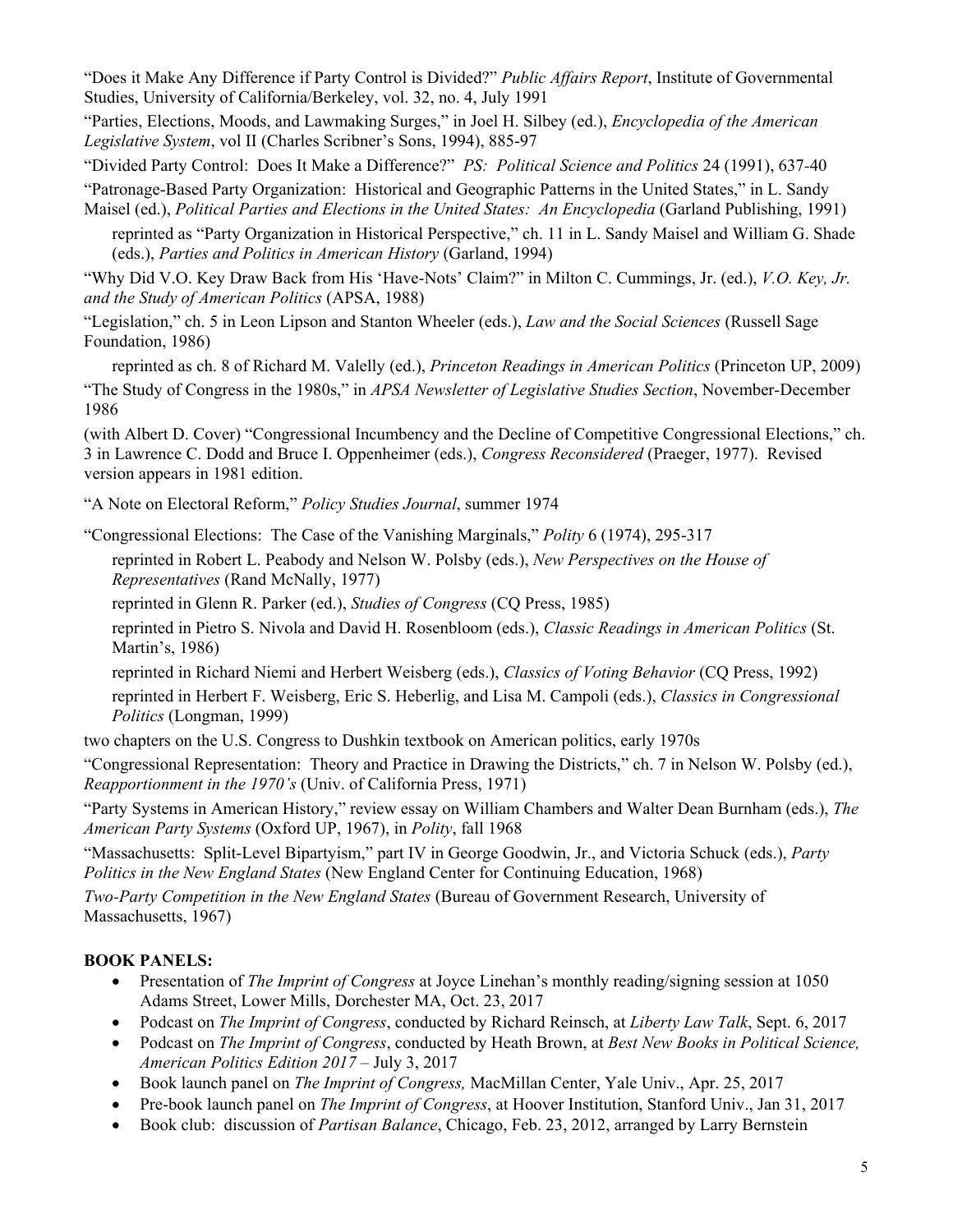- Book club: discussion of *Divided We Govern*, at Union Club of New York, Apr. 10, 2008, arranged by Larry Bernstein
- Roundtable: "Author Meets Critics: A Roundtable on David Mayhew's *Electoral Realignments*," at annual conference of American Political Science Association, Chicago, Sept. 3, 2004
- Association, Providence RI, May 3, 2003 Roundtable: on *Electoral Realignments*, at annual conference of New England Political Science
- Roundtable: on *America's Congress*, at annual conference of American Political Science Association, Washington DC, Sept. 2, 2000
- Roundtable: "A Silver Anniversary Retrospective on David Mayhew's *Congress: The Electoral Connection*," at annual conference of Southern Political Science Association, Savannah GA, Nov. 5, 1999
- Roundtable: on *Divided We Govern*, at annual conference of Social Science History Association, Chicago, Nov. 18, 1995
- Roundtable: "Mayhew Revisited: The 20<sup>th</sup> Anniversary of *Congress: The Electoral Connection*," at annual conference of American Political Science Association, Philadelphia, Sept. 3, 1994

## **BOOK REVIEWS OF:**

Francois Vergniolle de Chantal, *L'impossible Presidence imperiale: Le controle legislatif auz Etas-Unis* (Paris: CNRS Editions, 2016), in *Politique Americain*, forthcoming 2018

Karl Rove, *Why the Election of 1896 Still Matters* (New York: Simon & Schuster, 2015), in *Washington Post*, December 9, 2015

Ira Katznelson, *Fear Itself: The New Deal and the Origins of Our Time* (W.W. Norton, 2013), in *Perspectives on Politics* 12:3 (September 2014), 712-13

 in *Political Science Quarterly* 126:3 (Fall 2011), 510-11 Kristina C. Miler, *Constituency Representation in Congress: The View from Capitol Hill* (Cambridge UP, 2010),

 *the Postwar United States* (Cambridge UP, 2010), in *The Forum* 8:3 (2010), Article 16 William J.M. Claggett and Byron E. Shafer, *The American Public Mind: The Issues Structure of Mass Politics in* 

Theodore Rosenof, *Realignment: The Theory That Changed the Way We Think about American Politics*  (Rowman & Littlefield, 2003), in *Journal of Interdisciplinary History* 35 (2004), 321-22

Richard F. Fenno, Jr., *Going Home: Black Representatives and Their Constituents* (Univ. of Chicago Press, 2003), in *Perspectives on Politics* 2 (2004), 140-41

David A. Crockett, *The Opposition Presidency: Leadership and the Constraints of History* (Texas A&M Press, 2002), in *Political Science Quarterly* 118 (2003), 500-01

 44 Lawrence R. Jacobs and Robert Y. Shapiro, *Politicians Don't Pander: Political Manipulation and the Loss of Democratic Responsiveness* (University of Chicago Press, 2000), in *Political Science Quarterly* 117 (2002), 343-

John W. Malsberger, *From Obstruction to Moderation: The Transformation of Senate Conservatism, 1938-1952*  (Susquehanna UP, 2000), in *American Historical Review* 106 (2001), 1014-15

 *Society*, May/June 1994 Fred R. Harris, *Deadlock or Decision: The U.S. Senate and the Rise of National Politics* (Oxford UP, 1993), in

James W. Davis, *The President as Party Leader* (Greenwood, 1992), in *Journal of American History*, 80 (1993), 658-

Benjamin Ginsberg and Martin Shefter, *Politics by Other Means: The Declining Importance of Elections in America* (Basic Books, 1990), in *American Political Science Review* 85 (1991), 1464-65

Joel D. Aberbach, *Keeping a Watchful Eye* (Brookings Institution, 1990), in *Journal of Policy Analysis & Management* 10 (1991), 310-12

Mathew D. McCubbins and Terry Sullivan (eds.), *Congress: Structure and Policy* (Cambridge UP, 1987), in *Public Choice* 67 (1990), 94-96

 David W. Brady, *Critical Elections and Congressional Policy Making* (Stanford UP, 1988), in *Political Science Quarterly* 103 (1988-89), 745-46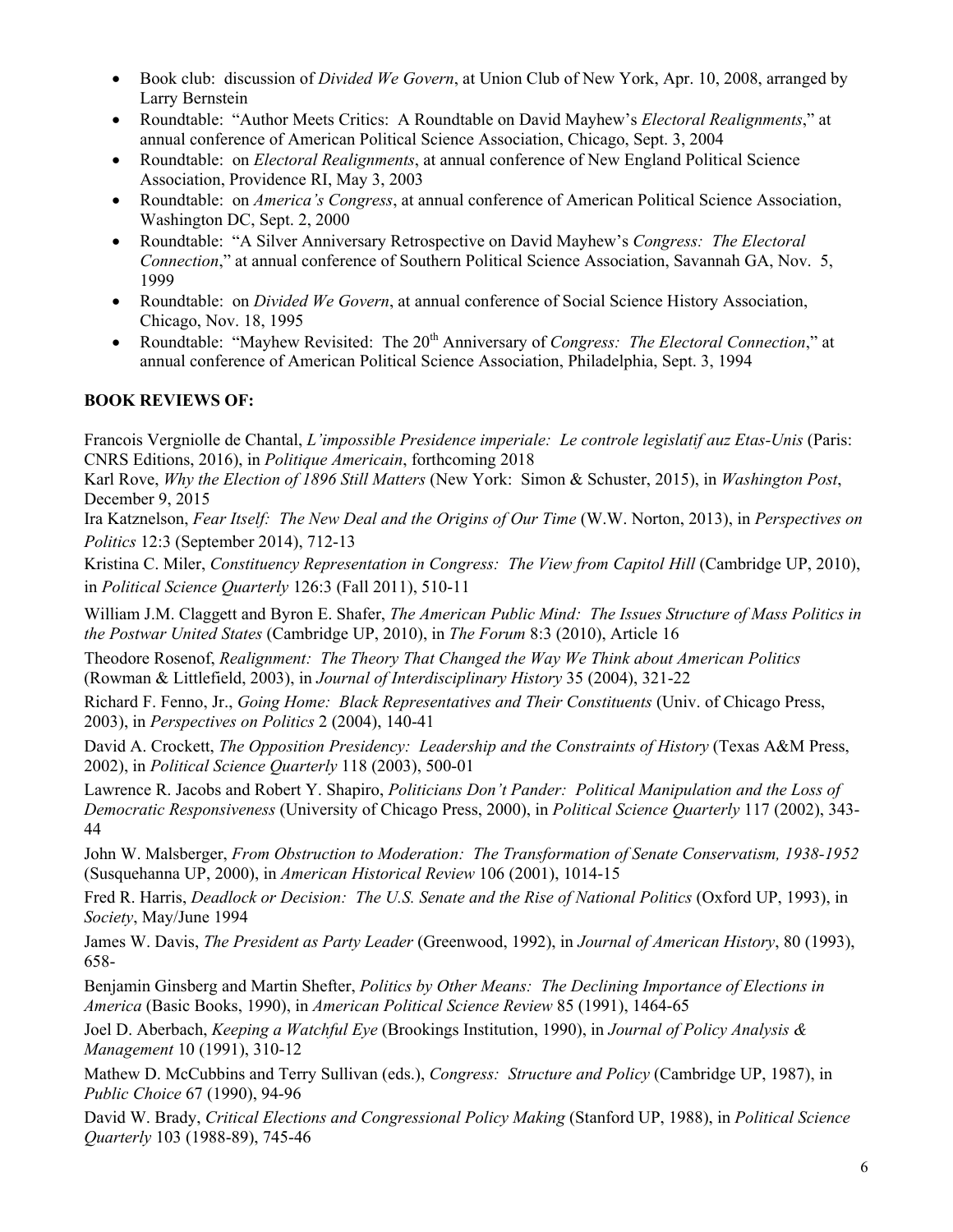Leon D. Epstein, *Political Parties in the American Mold* (Univ. of Wisconsin Press, 1986), in *Congress and the Presidency*, spring 1988

Bruce Cain, John Ferejohn, and Morris Fiorina, *The Personal Vote: Constituency Service and Electoral Independence* (Harvard UP, 1987), in *The Washington Monthly*, July-August 1987

David Butler et al., *Democracy at the Polls* (American Enterprise Institute, 1981), in *Political Science Quarterly*, spring 1982

Reg Murphy and Hal Gulliver, *The Southern Strategy* (Scribner's, 1971), in *Yale Daily News*, May 7, 1971

James L. Sundquist, *Politics and Policy: The Eisenhower, Kennedy and Johnson Years* (Brookings, 1968), in *Administrative Science Quarterly*, March 1970

James T. Patterson, *Congressional Conservatism and the New Deal* (University Press of Kentucky, 1967), in *American Political Science Review*, December 1968

J. Alton Lee, *Truman and Taft-Hartley: A Question of Mandate* (University Press of Kentucky, 1966), in *Journal of American History*, June 1967

Milovan Djilas, *The New Class: An Analysis of the Communist System* (Praeger, 1957), in *The Amherst Student*, Sept. 30, 1957

## **EDITED WORKS:**

- (with seven other Yale faculty members) *Writing Prose* (Yale College, 1988)
- (with William Havard) *Institutions and Practices of American Government* (Allyn and Bacon, 1967)
- *The 91st Congress and its Committees* (Grass Roots Guides on Democracy and Practical Politics Series, Center for Information in America, 1969). Also, *The 92<sup>nd</sup>* (1971); *The 93<sup>rd</sup>* (with James Murphy, 1973); *The 94th* (with Albert D. Cover, 1975).

### **NEWSPAPERS AND MAGAZINES:**

- "Lawmaking in the Trump Era," Yale University Press blog, May 4, 2017
- "Don't judge Trump on his first 100 days in office," *The Monkey Cage*, April 28, 2017
- "In the US it is easier to just jump into the fray," in *Dag Og Tid* (Oslo newspaper), February 12, 2016
- interviewed for Glenn Kessler, "Harry Reid's claim that the current Senate is 'the most unproductive" in U.S. history," *Washington Post,* February 8, 2015
- "The Fragmented Superpower," interview in *Dag Og Tid* (Oslo newspaper), December 13-19, 2013
- "Which was the most important U.S. election ever?" *Washington Post* Outlook section, Feb. 19, 2012
- 2010 "The House but not the Senate?" *The Hill Congress Blog*, <http://thehill.com/blogs/congress-blog>, Nov. 1,
- interviewed for "Den usynlige kandidat," *Weekendvisen* (Copenhagen newspaper), June 30 July 6, 2008
- "Back to the Future: Congress and Divided Control," *Roll Call*, December 4, 2006, p. 4
- "What Will Happen in the 2002 Congressional Midterms?" *The Politic* (Yale undergraduate publication), April 15, 2002, pp. 7-8
- "American Electoral Realignments: A Critique of the Genre," *ISPS Journal*, July 2001
- "What this year's mid-term elections mean," *Yale Daily News,* Nov. 19, 1998, p. 10
- "The Contract: Newt's Mandate?" *Roll Call*, January 9, 1995, p. 22. Reprinted in *PartyLine*, Institute of Public Affairs, Sangamon State University, Springfield, IL, June 1995
- judge of the three Bush-Clinton-Perot debates for *The New Haven Register*
- "The Other Election: Goodbye Incumbents," *Yale Daily News*, Oct. 19, 1992, p. 2
- "Lack of U.S. Leadership and Planning Capacity," in *Asahi Shimbun*, July 2, 1992, p. 6
- (with Rogan Kersh) "Term Limits Aren't Dead," op-ed piece, *New York Times*, Nov. 7, 1991
- (with Bruce Russett) "How the Democrats Can Win in '92," *The New Leader*, Jan. 9, 1989
- "Incumbency Advantage in U.S. House Elections," in *Il Sole*, fall 1988
- "Election Returns," *Yale Daily News*, Dec. 5, 1974
- (with James David Barber) "From the Streets to the Polls," *The New Republic*, December 6, 1969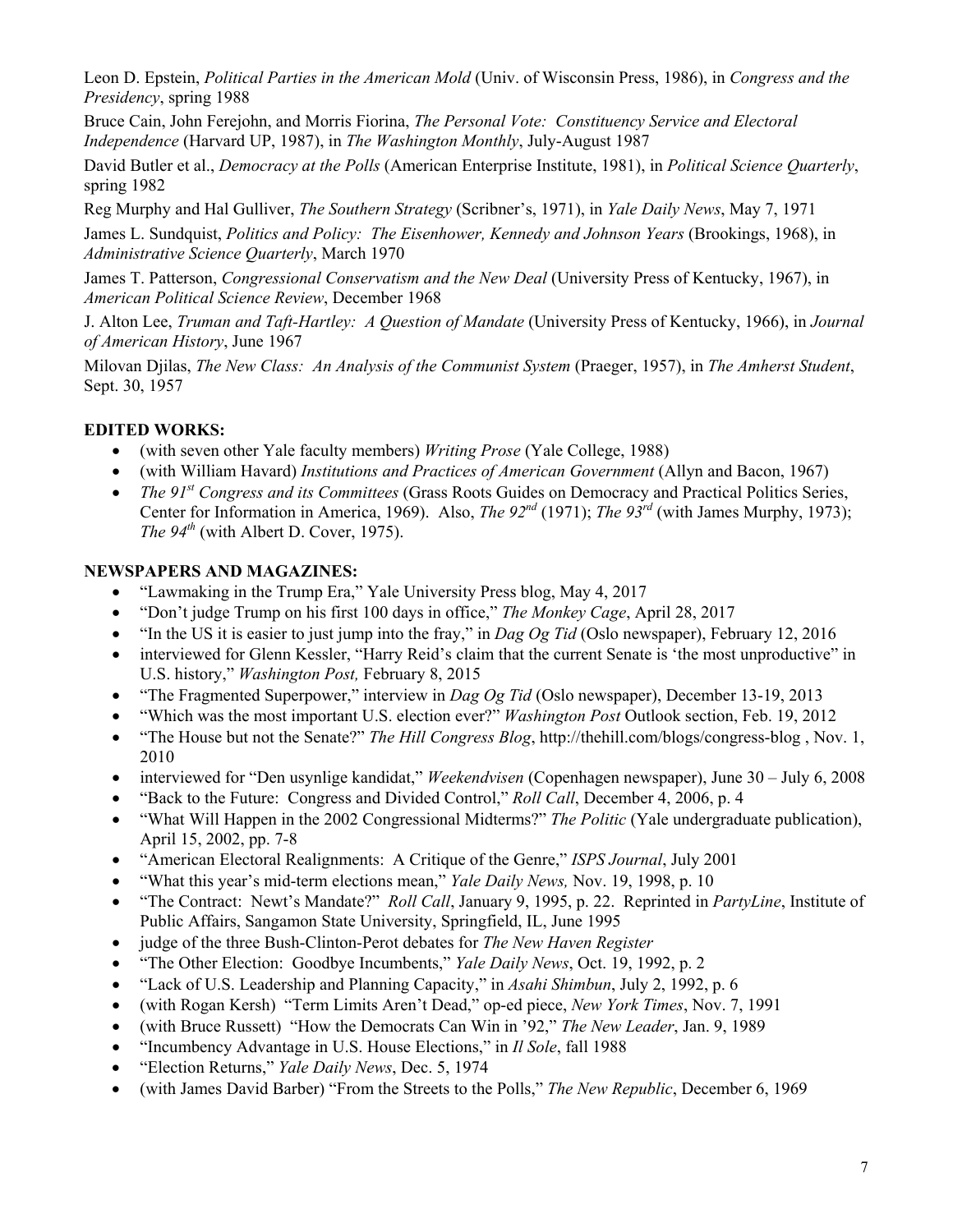### **RADIO, TELEVISION, AND INTERNET:**

participant in panel "What Happened to Congress?" at National Constitutional Center, Philadelphia, videotaped for YouTube, June 19, 2017

participant in "Roundtable Discussion on Congressional Reform," at Congress & History conference, Washington DC, to C-SPAN video library, June 15, 2017

radio interview on John Batchelor Show regarding *Partisan Balance*, 2/25/11

participant in APSA panel "Filibustering and the 111<sup>th</sup> Congress" aired on C-SPAN2, 9/3/10

participant in APSA panel "Obama and the  $111<sup>th</sup>$  Congress," to C-SPAN video library,  $9/2/10$ 

 "Partisan Balance: Why Doesn't he American System Fly Apart?" Princeton Lecture Series on Politics and Public Affairs, to C-SPAN video library, March 9-11, 2009

videotape conversation for *Americans Governing* (Soomo Publishing), at [www.americansgoverning.com,](www.americansgoverning.com) August 31, 2008

participant in APSA panel transmitted by CSPAN marking the 50<sup>th</sup> anniversary of the Congressional Fellowship program, August 2003

interview on the U.S. election, BBC Radio Glasgow, November 12, 2000

participant in panel on the U.S. elections, BBC Radio Glasgow, October 22, 2000

interview on Denver Radio KOA with Aaron Cohen, on divided party control, Nov. 4, 1996

interview on CT Public Radio with Tom O'Neill, on the 1996 election, Nov. 4, 1996

participant in "CT96," Channel 3's series on the 1996 election, Hartford CT, Sept. 15, 1996

participant in symposium, "Mid-Term Watershed," BBC Radio, Dec. 8 and 11, 1994

participant in roundtable on "The Causes and Consequences of Divided and Unified Party Control," CSPAN, Sept. 2, 1993

election-night commentator on Channel 3, Hartford CT, November 1992

participant in symposium, "Not Playing in Peoria" (on divided government in U.S.A.), BBC Radio, Oct. 18, 1992

interview on ABC News with Peter Jennings, on divided government, Oct. 5, 1992

"Divided Government," call-in program on Denver radio station 85KOA, Sept. 8, 1992

"Competition in Congressional Elections," call-in program on Wisconsin Public Radio, June 1988

participant (with Christopher Achen) in radio panel on "Election 1974," Yale Reports, Nov. 17, 1974

panel on impeachments (with Andrew Hacker), Studio 55, Channel 13, New York City, early 1970s

participant (with R. Dahl and D. Rae) in radio panel on "Democracy: An Idea Whose Time Has Passed?" Yale Reports, Nov. 7, 1971

election-night commentator on WBZ-TV, Boston, November 1968

#### **CONFERENCE SPONSORSHIP:**

co-organizer (with John Lapinski) of conference on the History of Congress, at the Institution for Social and Policy Studies, Yale University, May 12-13, 2006

### **LECTURE SERIES:**

George S. Parthemos Scholar, University of Georgia, Athens, October 13-16, 2014. --"Writing *Congress: The Electoral Connection --*"What Does a President's Fourth Congress Look Like?" --visit to poli sci honors class

Princeton Lecture Series in Politics and Public Affairs, Woodrow Wilson School, March 11, 2009 - "Partisan Balance: Why the American System Doesn't Fly Apart"

--"Congress and the Presidency: Dissonance in the Electoral Bases?"

--"What Happens to White House Legislative Proposals?"

--"Reform as a Property of the System"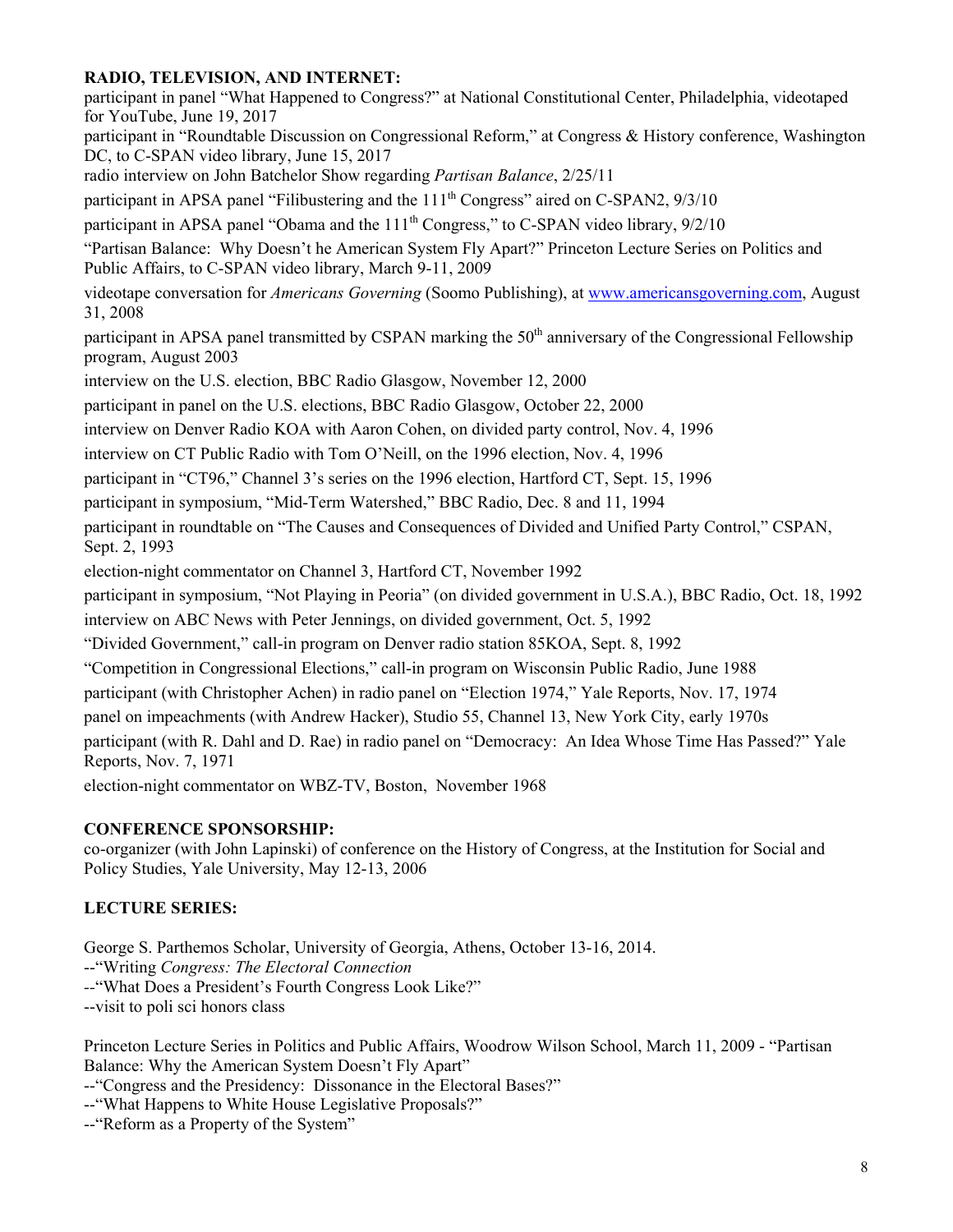Henry L. Stimson Lectures, MacMillan Center, Yale University, September 22, 23, & 29, 2015

--"The Imprint of Congress – How to Think About It"

--"The Imprint of Congress – The History"

--"The Imprint of Congress – An Assessment"

# **PRESENTATIONS:**

--"Congress, Elections, and Time," at panel on "American Institutions and Elections," 50<sup>th</sup>-anniversary celebration of ISPS, New Haven CT. – Nov. 14, 2018

**--**at panel "What Happened to Congress?" at National Constitution Center, Philadelphia, June 19, 2017

 15, 2017 --at "Roundtable Discussion on Congressional Reform," at Congress & History conference, Washington DC, June

 "The Origins of *Congress: The Electoral Connection,"* at conference on "Representation and Governance," Yale University, May 29, 2013

"Congress as a Handler of Challenges," at History of Congress conference, Columbia University, June 21, 2013

"The Elections of 2012," at Byron Shafer's class, University of Wisconsin, Apr. 19, 2013

"Historical Patterns in American Elections," at Boston College, Nov. 2, 2012

"The Long 1950s as a Policy Era," at American Politics Workshop, Stanford University, March 7, 2012

"The Long 1950s as a Policy Era," at American Politics Workshop, University of Cal/Berkeley, March 6, 2012

"The Long 1950s as a Policy Era," at conference on The Politics of Major Policy Reform, The Miller Center, University of Virginia, Nov. 15, 2011

 "The Politics of Spectacle: U.S. Money Management Crises under Divided Party Control," at Center for American Political Studies, Harvard University, Sept. 30, 2011

"The 2010 Election in Perspective," at Williams College, Nov. 11, 2010

"Macro Politics," at Byron Shafer's class, University of Wisconsin, Apr. 16, 2010

 "Is Congress the Broken Branch?" at conference on "The Most Disparaged Branch: The Role of Congress in the 21st Century," Boston University Law School, Nov. 14, 2008

"Incumbency Advantage in Presidential Elections: The Historical Record," at Amherst College, Feb. 25, 2008

"U.S. Social Policy," at Jessica Reyes's class, Economics 64, Amherst College, Feb. 25, 2008

"Congress as Problem Solver," at annual APSA conference, Philadelphia, Sept. 1, 2006 (presented by Eric Schickler in the author's necessary absence)

 2006 "Incumbency Advantage in Presidential Elections," at Policy History Conference, Charlottesville VA, June 2,

"Events as Causes," in graduate and undergraduate seminars at Department of Political Science, University of Wisconsin, Apr. 22, 2005

"Wars and American Politics," at Comparative Politics Workshop, Yale University, Apr. 12, 2005

"Events as Causes: The Case of American Politics," at conference on "Contingency in the Study of Politics," Yale University, Dec. 3, 2004

"Congress as Problem Solver," at conference on "Promoting the General Welfare: American Democracy and the Political Economy of Government Performance," University of Virginia, Nov. 13, 2004

"Election 2004 and the Historical Patterns of Presidential Elections," the Jerome Weinstein Lecture at Franklin and Marshall College, Sept. 23, 2004

"Patterns in Presidential Elections," at American Politics Workshop, Yale University, Sept. 8, 2004

"Patterns in Presidential Elections," at Department of Political Science, Boston College, March 31, 2004

"Patterns in Presidential Elections," at Center for the Study of Democratic Politics, Princeton University, March 25, 2004

"Electoral Realignments," at Department of Political Science, Univ. of Michigan, Feb. 14, 2003

"Electoral Realignments," at Center for American Political Studies, Harvard University, Jan. 31, 2003

"Electoral Realignments," at the Miller Center, University of Virginia, Sept. 27, 2002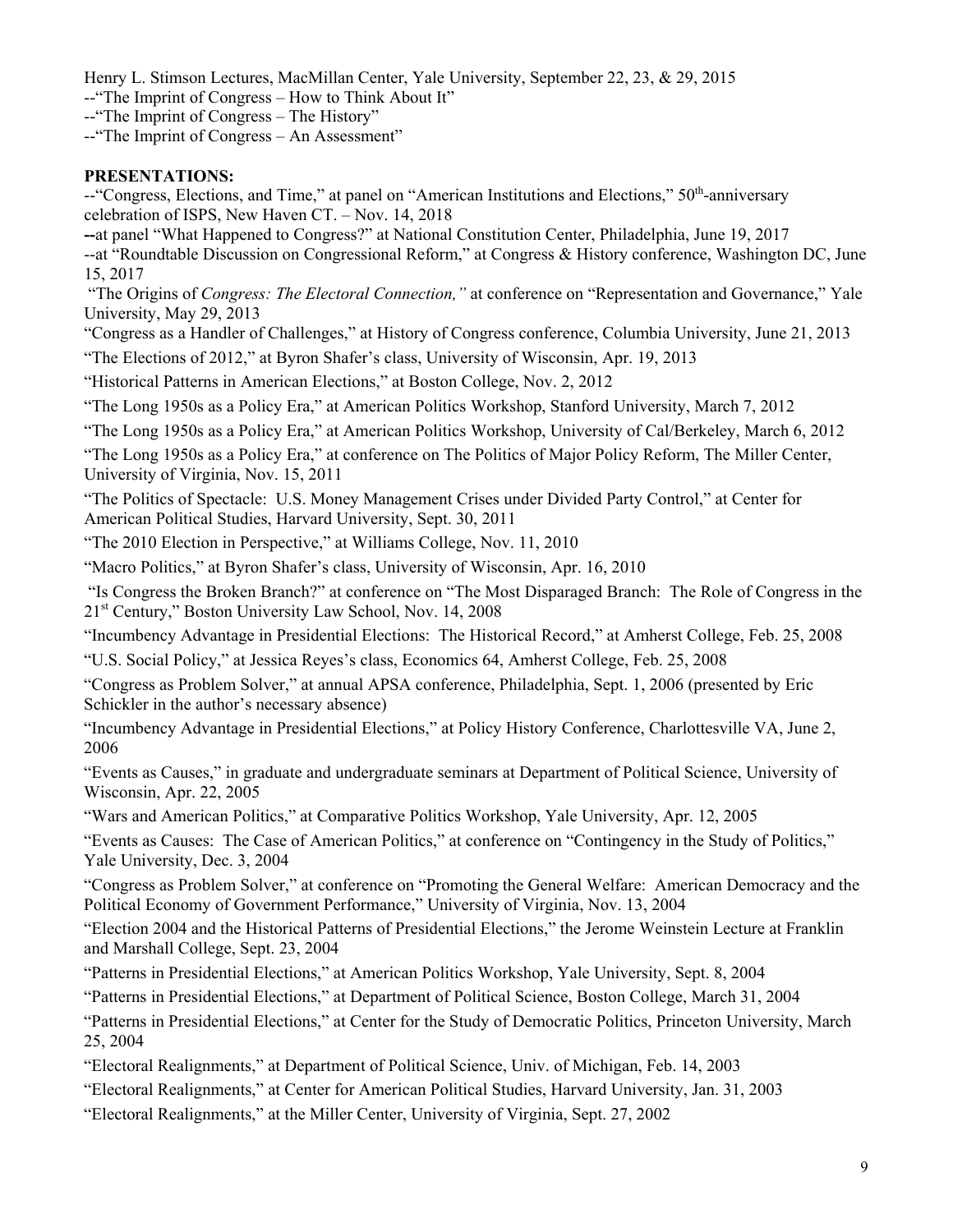"Supermajority Rule in the U.S. Senate," James Madison Award address at annual APSA conference, Boston, Aug. 30, 2002

"Politics Then and Now," at seminar on Institutions of American Government, University of Wisconsin, May 10, 2002

"Electoral Realignments," at seminar of Political Behavior Group, University of Wisconsin, May 9, 2002 "Electoral Realignments: A Critique of an American Genre," Charles E. Lindblom Lecture in Public Policy, Yale University, Apr. 16, 2002

 "Congressional Oppositions," at Center for the Study of Democratic Politics, Princeton University, Apr. 6, 2002 "America's Congress," at Department of Political Science, Columbia University, Oct. 4, 2001

 Europaische Fragen, University of Cologne, June 27, 2001 "Congress and George W. Bush: The First 150 Days," at Forschungsinstitut fur Politische Wissenschaft und

"Why Is the U.S. Congress Strong?" at conference on "Brazilian Political Institutions in Comparative Perspective," at Centre for Brazilian Studies, St. Antony's College, Oxford University, May 29, 2001

"Congress and the Presidency: Conflict and Cooperation," at The American Center, Sciences Po, Paris, May 25, 2001

 "Congressional Opposition to the American Presidency," at Institute for US Studies, London, Feb. 15, 2001 "The U.S. Congress in 2001: Representation and Structure," at Nuffield College, Oxford University, Jan. 23, 2001

"Congressional Opposition to the American Presidency," inaugural address for Olin Professorship, Oxford University, Nov. 27, 2000

 "The 2000 Congressional Elections and Their Consequences," at annual colloquium of the American Politics Group & the British Association for American Studies, US Embassy in London, Nov. 17, 2000

 "Electoral Realignments: A Critique of the Genre," at Department of Government, University of Essex, Oct. 31, 2000

"Electoral Realignments: A Critique of the Genre," at Nuffield College, Oxford University, Oct. 18, 2000

"Electoral Realignments: A Critique of the Classical Genre," at MIT Research Conference On American Politics: American Political Development, Cambridge, May 6, 2000

"Electoral Realignments," at American Politics lecture series, Department of Political Science, Yale University, Nov. 15, 1999

"V.O. Key and Southern Politics," at roundtable on "V.O. Key and *Southern Politics*: A 50<sup>th</sup> Anniversary Review," at annual conference of Southern Political Science Association, Savannah, Nov. 5, 1999

"Actions in the Public Sphere," at annual APSA conference, Atlanta, Sept. 3, 1999

"Actions in the Public Sphere: Members of Congress from James Madison to Newt Gingrich," Sterling inaugural lecture, Yale University, May 7, 1999

 "What Are Post-Election Prospects for Significant Legislation?" at roundtable on "Interpreting the 1998 Elections," at annual conference of New England Political Science Association, Providence RI, Apr. 30, 1999

 "Policymaking in the 1990s," at Gordon Public Policy Center, Brandeis University, Jan. 28, 1999

"Divided We Govern," talk and Q&A session by telephone for class of Robert Eisinger, Lewis and Clark College, March 11, 1997

"The Implications of the 1996 Election Outcomes," at West Point Military Academy, Nov. 14, 1996

"Progressivism and Congressional Action, 1905-1940," at conference on "Progressivism—Then and Now," Brandeis University, Oct. 25, 1996

"Policymaking under Clinton," at Amherst College, Oct. 26, 1996

"Lawmaking under Clinton," at roundtable on "The 104<sup>th</sup> Congress: Business as Usual?", annual APSA conference, San Francisco, Aug. 30, 1996

"Lawmaking under Bush and Clinton," at John Cogan's class on "Current Trends in Policy Making," Stanford University, May 7, 1996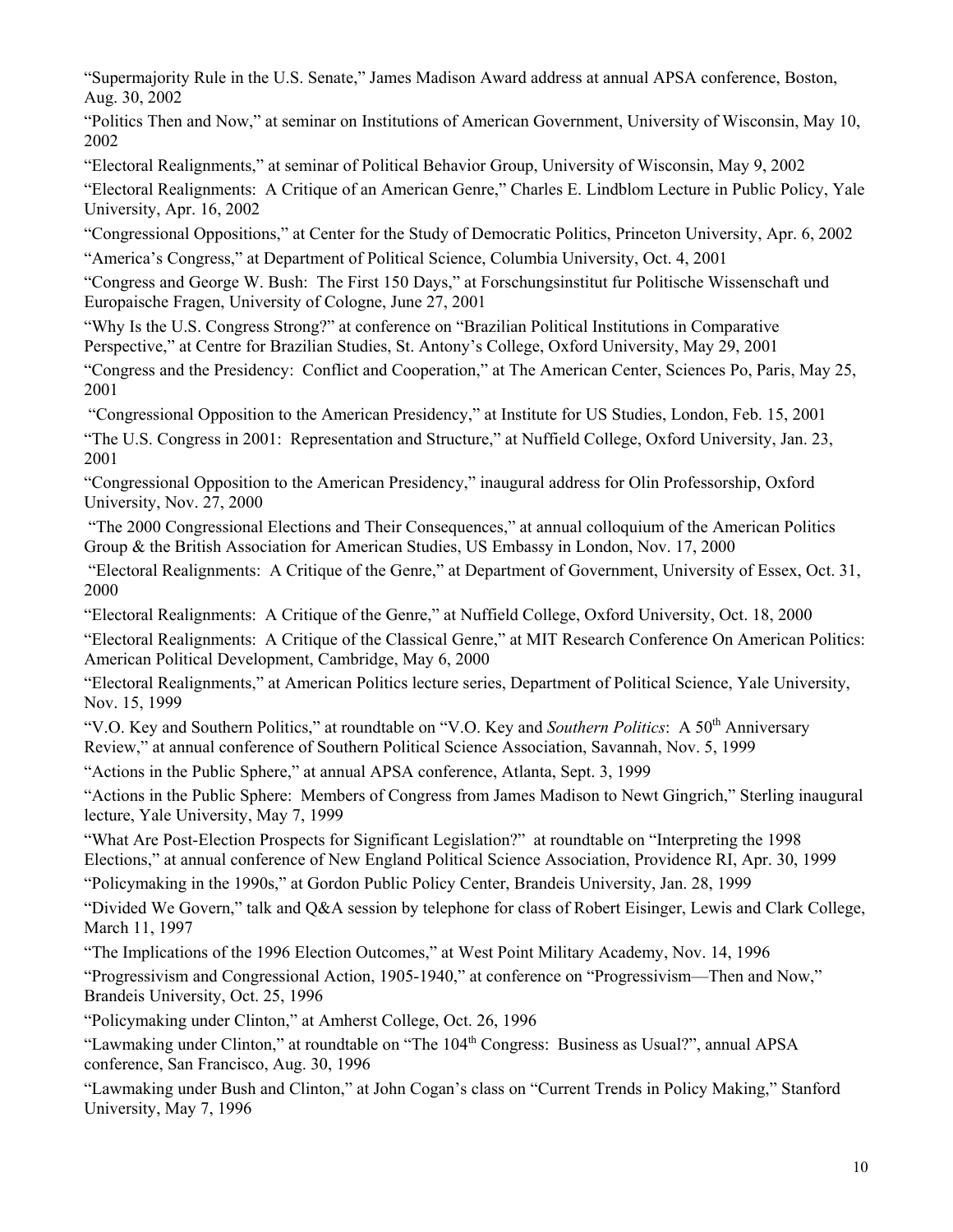"What are the Policy Implications of the 1996 Election?" at conference on "Election 1996," the Hoover Institution, Stanford University, Apr. 18, 1996

"Remembered Political Actions by Members of the U.S. Congress, 1789-1988," at the Center for Advanced Study in the Behavioral Sciences, Feb. 16, 1996

Discussion of *Divided We Govern* at Austin Ranney's seminar on American Political History, University of California/Berkeley, Jan. 25, 1996

"Clinton, the 103rd Congress, and Unified Party Control: What Are the Lessons?" at "New Perspectives on Party Politics: A Conference in Honor of Stanley Kelley, Jr.," Department of Politics, Princeton University, Oct. 27-28, 1995

"V.O. Key as Methodologist," at panel entitled "A Retrospective on V.O. Key," conference of Social Science History Association, Atlanta, Oct. 15, 1994

"United We Govern: Clinton's First Congress," at Dept. of Politics, Princeton University, Oct. 6, 1994

"Divided We Govern: Party Control and Lawmaking, 1946-1994," at Nuffield College (Oxford University), May 26, 1994

"Party Control under Clinton," at roundtable on "The Causes and Consequences of Divided and Unified Party Control," annual APSA conference, Washington DC, Sept. 2, 1993

"The First 100 Days of the Clinton Administration," at  $35<sup>th</sup>$  reunion, Amherst College, May 28, 1993

"Party Control and Lawmaking: The Clinton Presidency in Perspective," at Dept. of Political Science, SUNY/Plattsburgh, May 5, 1993

"Presidential Elections and Policy Change: How Much of a Connection Is There?" at Dept. of Political Science, SUNY/Plattsburgh, May 5, 1993

"Presidents, Programs, and Congress: The Clinton Experience So Far," at Dept. of Political Science, Wichita State University, Apr. 27, 1993

"The Clinton Program and the U.S. Congress," at Colegio de Mexico, Mexico City, March 16 (a public audience) and March 17 (an undergraduate class), 1993

"U.S. Policy Waves in Comparative Perspective," at Legal Theory Workshop, Yale Law School, Feb. 25, 1993

"U.S. Policy Waves in Comparative Perspective," at Dept. of Political Science, University of Pittsburgh, Feb. 5, 1993

"Divided We Govern," at symposium on that book, Dept. of Government, University of Texas/Austin, May 12, 1992

"Divided Government," at symposium entitled that (with J.M. Burns & J. Sundquist), at Dept. of Government, University of Virginia, Apr. 29, 1992

"Divided Party Control: Does It Make a Difference?" at Dept. of Political Science, Columbia University, Apr. 17, 1992

"Divided Party Control: Does It Make a Difference?" at Dept. of Political Science, Colgate University, Mar. 26, 1992

"U.S. Policy Waves in Comparative Perspective," at Dynamics of American Politics Conference, University of Colorado (Boulder), Feb. 19, 1992

"The Impact of Divided Government," at Center for Public Policy Education (breakfast) *and* Governmental Studies Program (lunch), Brookings Institution, Dec. 5, 1991

"Unified Party Control: Does It Make a Difference?" at Dept. of Political Science, Union College, Schenectady NY, Nov. 14, 1991

"Divided We Govern," at Dept. of Government, Harvard University, Nov. 8, 1991

"Divided Party Control: Does It Make a Difference?" at Gordon Public Policy Center, Brandeis University, Oct. 17, 1991

 "Divided Party Control: Does It Make a Difference?" at Institute of Governmental Studies, University of California/Berkeley, May 1, 1991

"Divided Party Control of the Government," at Dept. of Political Science, UCLA, Feb. 22, 1991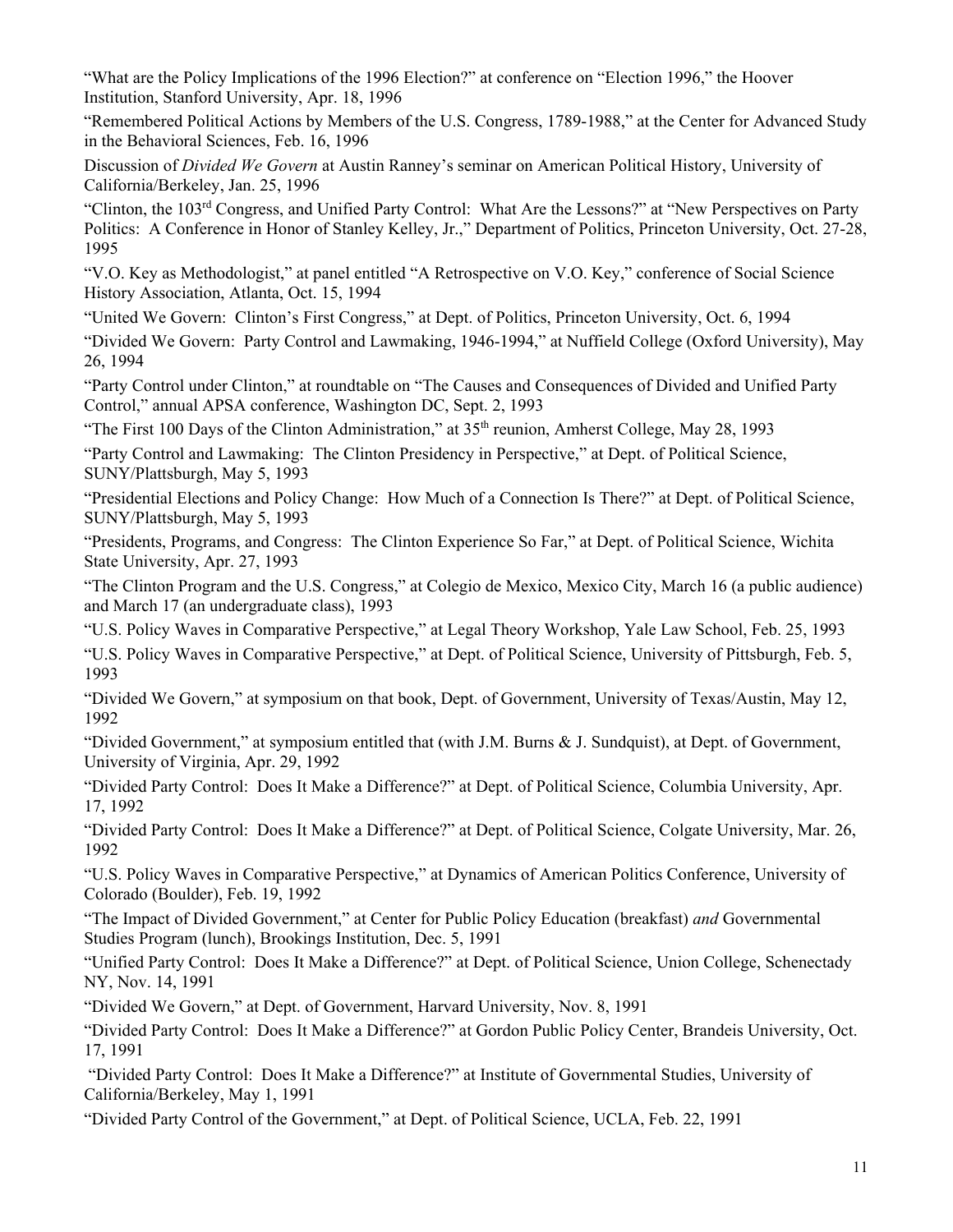"Divided Party Control of the Government: Does It Produce Legislative Deadlock?" at California Institute of Technology, Dec. 11, 1990

"Antagonistic Regimes: The New Micro-Management, Security Risks, and the House Rules Committee," in roundtable on "Divided Party Control of the Presidency and Congress," annual APSA conference, San Francisco, August 1990

"Does It Make a Difference Whether Party Control of the American National Government Is Unified or Divided?" at annual APSA conference, San Francisco, August 1989

"Divided vs. Unified Party Control of American National Government: Does It Make a Difference?" at Dept. of Political Science, M.I.T., Feb. 23, 1989

"Congress," in roundtable "Does the Constitution Matter? An Inventory After Two Centuries," at annual APSA conference, Chicago, September 1987

 "Party and Electoral Processes in the U.S.A.," at International Seminar on Constitutionalism and Democracy: Political Institutions for the 21<sup>st</sup> Century, Brasilia, May 1987

"Congress and the Electorate," at roundtable on "Congress: Into the Third Century," at annual conference of New England PSA, Portland ME, April 3, 1987

"The Origins of America's Traditional Party Organizations," at Dept. of Politics, Princeton University, March 1987

"V.O. Key, Jr., and the Study of Elections," at panel entitled "V.O. Key, Jr., and the Study of American Politics," at annual APSA conference, Washington DC, September 1986

"The Study of Congress in the 1980s," at panel entitled "New Directions in the Study of Congress," annual APSA conference, Washington DC, September 1986

"Parties, Presidents, and Policy in American Politics," at City University of New York, Graduate Center, May 10, 1985

"The Politics of Security Issues: Presidential Elections vs. Constitutional Confrontations," at conference on national security policy, Yale University, October 20, 1984

"Incumbency and Congressional Elections," at Nuffield College (Oxford University), May 28, 1984

"The Study of Congress," at Lawrence DeNardis's class, Connecticut College, New London CT, May 1984

"The Study of American Politics," at Dept. of Political Science, University of Chicago, October 1983

"Politicians' Incentives and Legislative Ethics," at conference on Legislative Ethics, The Hastings Center, Hastings-on-Hudson NY, Dec. 17-18, 1981

"Legislation," at meeting of the Committee on Law and Social Science of the Social Science Research Council, Carmel CA, Dec. 14-15, 1978

"Party Organization," at James March's seminar, Stanford University, Nov. 17, 1978

"Inside the Parties: Competition and Organization in the American States," at the Hoover Institution, Stanford University, fall 1978

"Congressional Reform in the 1970s," at Nuffield College (Oxford University), May 24, 1978

"Congress as a Representational and Policymaking Institution," at U.S. Civil Service Commission, Washington DC, Oct. 23, 1975

"Congressional Elections and the Party System," in roundtable entitled "Political Parties in Transition," conference of Northeastern Political Science Association, Saratoga Springs NY, Nov. 8, 1974

"Congress: The Electoral Connection," at Dept. of Government and Foreign Affairs, University of Virginia, Winter 1973

"Congress: The Electoral Connection," at Dept. of Government, Cornell University, Winter 1973

"Congressional Elections: The Case of the Vanishing Marginals," at conference of New England Political Science Association, Boston, April 1973

"Parties and Elections, 1972," at Mount Holyoke College, Oct. 18, 1972

"Congress and the Electoral Connection," at Congressional Fellows Program, APSA, Washington DC, November 1971

"The Results of the Election," at Mount Holyoke College, Nov. 13, 1970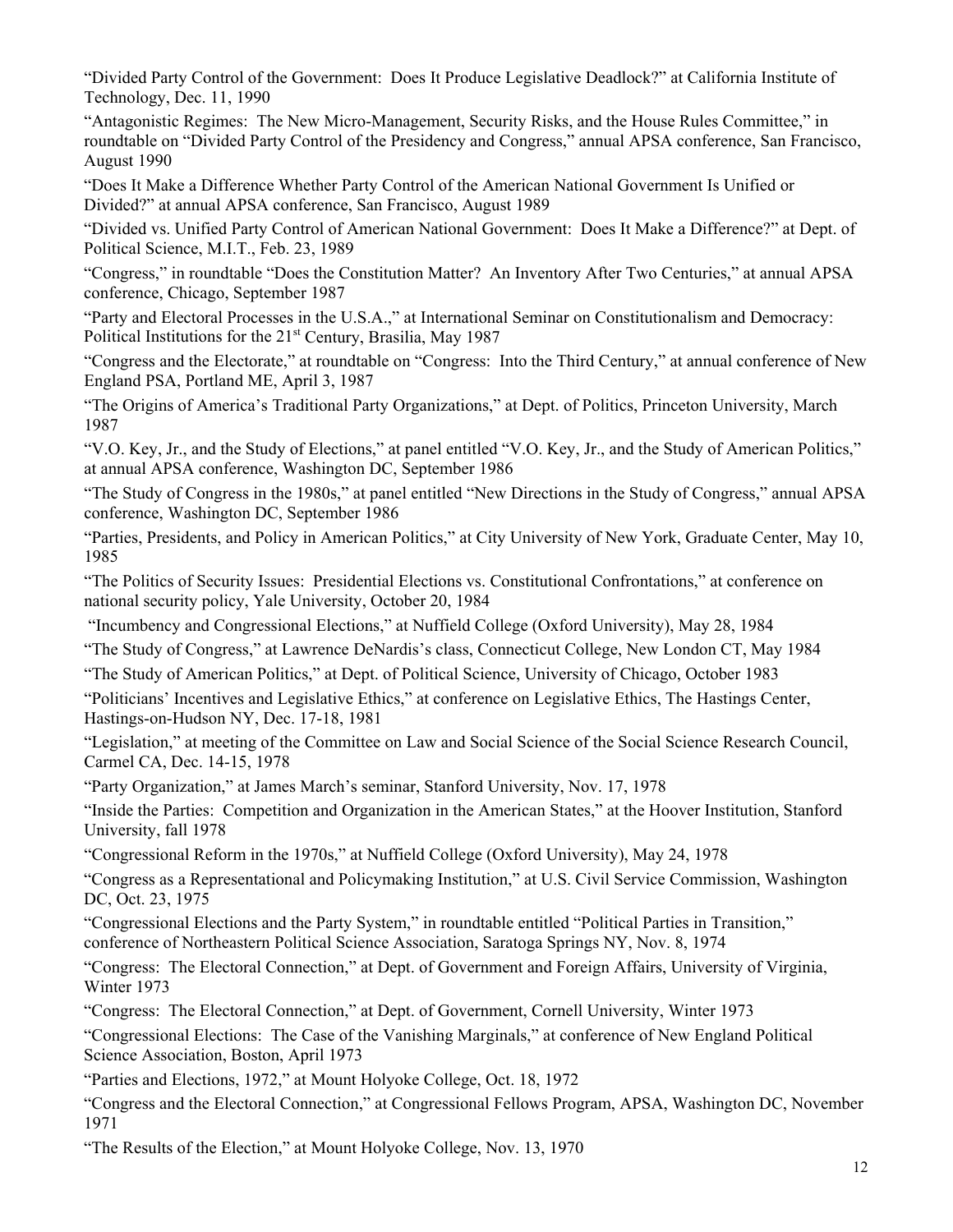"The Results of the Election," at UMass/Amherst, Nov. 12, 1970

"Politics and the Mass Media," at Mount Holyoke College, Mar. 19, 1970

"Interpreting the 1968 Election," at UMass/Amherst, Nov. 13, 1968

"Veterans' Benefits" (written and delivered for Sen. Lee Metcalf), at convention of Disabled American Veterans, Great Falls MT, June 7, 1968

"The Senate, the Negro, and the Filibuster," at Yale University, Nov. 26, 1967

"Massachusetts: The 1966 Elections," at conference of New England Political Science Association, Amherst MA, April 1967

"The Behavioral View of Congress," at U.S Civil Service Commission, Washington DC, March 21, 1966

 "New England: A One-Party Area?" at annual conference of New England Political Science Association, Amherst MA, April 1965

# **TRIBUTES TO:**

- Robert A. Dahl, for National Academy of Sciences (online), April 2018
- Robert A. Dahl, for *Proceedings of the American Philosophical Society*, December 2017
- Robert A. Dahl, at Yale ISPS website, Feb. 12, 2014; Whitney Center, Mar. 8, 2014
- James Q. Wilson, at Harvard/BC conference in his honor, Apr. 4, 2013
- Samuel H. Beer, at annual APSA conference, Chicago, August 30, 2007
- Nelson W. Polsby, in *The Forum* (Berkeley Electronic Press) 5:1 (2007), article 12
- Richard F. Fenno, Jr., at annual APSA conference, Philadelphia, August 30, 2003
- Louise Overacker, at annual APSA conference, Denver, Sept. 2, 1982
- V.O. Key, Jr., at annual NEPSA conference, Amherst MA, April 1965

# **PARTICIPANT IN:**

Yale Workshop on Redistricting, Macmillan Center, Yale University, November 2-3, 2018

 2018 panel on "The Debate about Party Government in Post-War America," at APSA conference, Boston, September 1,

class discussion of *America's Congress* by telephone to DePauw University, September 19, 2017

book conference on David Bateman, Ira Katznelson & John Lapinski, "Southern Nation," at the Rockefeller Center, NYC, June 10, 2016

"Table Talk with David Mayhew," at the Elm Institute, New Haven CT, March 10, 2016

class discussion of *America's Congress* by telephone to DePauw University, February 18, 2016

book conference on Devin Caughey, "Representation without Parties: Congress, Public Opinion, and the Selectoral Connection in the One-Party South," at MIT, January 22, 2016

panel on "The Living Congress: Adaptation or Decline?" at annual conference of the Federalist Society, Washington DC, November 13, 2015

American-British-Canadian Political Development Workshop, Munk School of Global Affairs, University of Toronto, October 2-3, 2015

CSAP American Politics Summer Conference, Yale University, ISPS, June 8-9, 2015

workshop on David A. Hopkins book manuscript "The Rebirth of Regionalism: How American Politics Became Geographically Polarized and Why It Matters," Boston College, May 1, 2015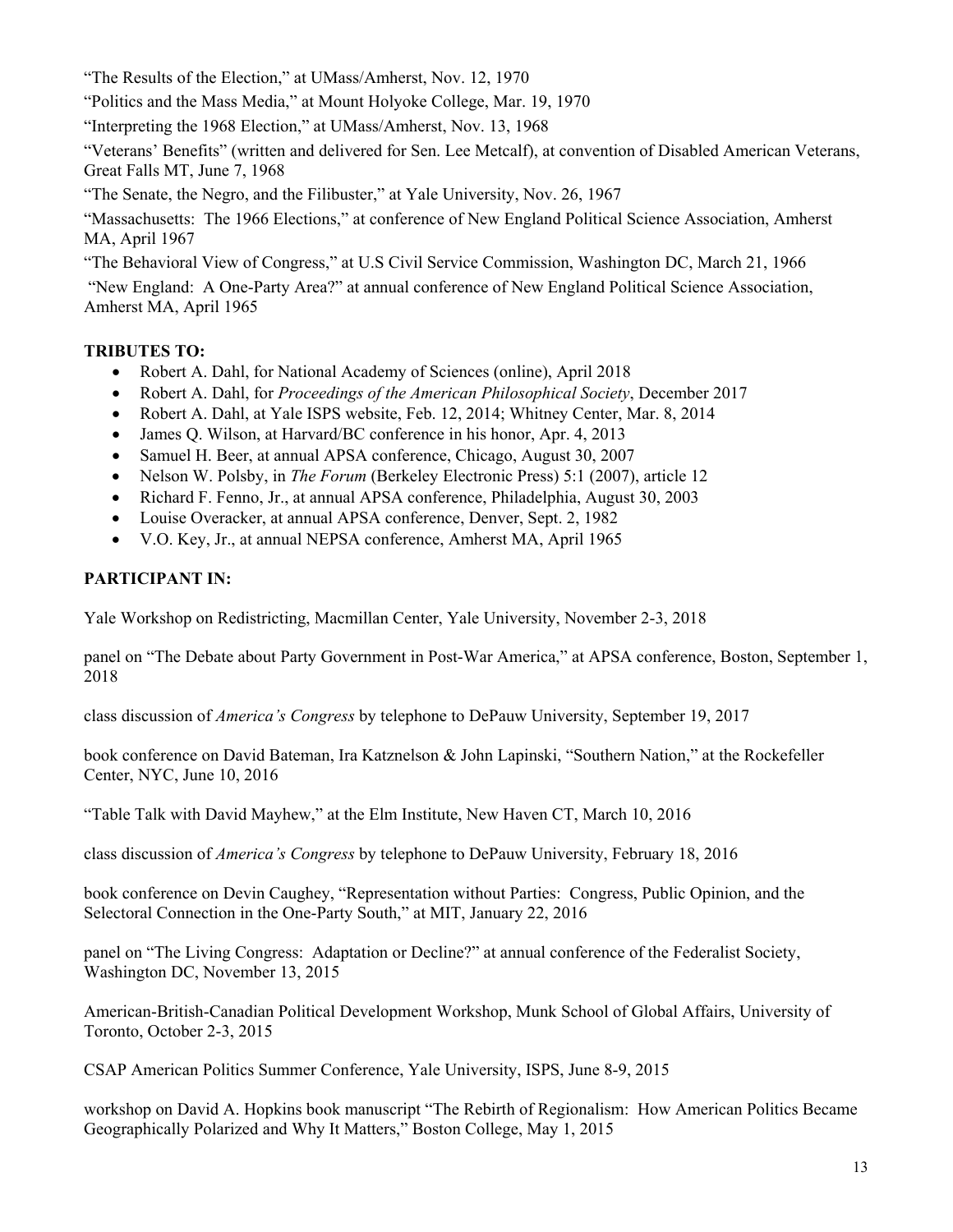class discussion of *America's Congress* by telephone to DePauw University, September 18, 2014

roundtable on "Remembering Bob Dahl," at annual conference of American Political Science Association, Washington DC, August 29, 2014

roundtable on "Using Archived Data to Study Public Opinion and American Political Development," at annual conference of American Political Science Association, Washington DC, August 29, 2014

 History of Congress, University of Maryland, June 12, 2014 roundtable on "Taking Stock: Setting the Contemporary Congress in Historical Perspective," at conference on

roundtable at conference on "Representation and Governance," Yale University, May 29, 2013 panel on "The Progressive Critique of Party," at Progressives' Century Conference, Yale Univ., Nov.1, 2013 class discussion of *America's Congress* by telephone to DePauw University, Sept. 26, 2013

panel on "Party-Group Linkages in American Politics," at annual conference of American Political Science Association, Chicago, August 31, 2013

conference on History of Congress, at Columbia University, June 21-22, 2013

conference on "Anxieties of Democracy," at Social Science Research Council, Brooklyn NY, June 13-14, 2013

"Representation and Governance: A Conference in Honor of David Mayhew," at Center for the Study of American Politics, Yale Univ., May 29-30, 2013

panel on "Parties and Organized Interests," at "Thinking About Politics: A Conference Dedicated to Explaining and Perpetuating the Political Insights of James Q. Wilson," at Harvard Univ., Apr. 4, 2013

panel on Michael Nelson's *The Election of 2012*, at the Miller Center, Univ. of Virginia, Feb. 18, 2013

conference on "Is America Governable?, at Univ. of Texas Law School, Jan. 24-26, 2013

conference on Separation of Powers, at NYU, Oct. 19-20, 2012

conference on American politics, at MIT Political Science Department, Sept. 21, 2012

class discussion of *America's Congress* by telephone to DePauw University, Feb. 21, 2012

conference on American politics, at MIT Political Science Department, Oct. 28, 2011

roundtable on "The Boundaries of Party and Committee Leadership in Congress.," Congress and History Conference, Brown University, June 10, 2011

symposium on "The 2010 Elections: Good or Bad for Fair and Effective Policy Making," at conference of Association of Public Policy Analysis and Management, Boston MA, Nov. 5, 2010

roundtable on "Filibustering and the 111<sup>th</sup> Congress: Too Many Hands on the Brake?" at annual APSA conference, D.C., September 3, 2010

roundtable on "United We Govern? Roundtable on Obama and the Democratic Congress," at annual APSA conference, D.C., September 2, 2010

 6/11/10 panel on "New Datasets for the Study of Congress over Time," Congress and History Conference, UCal Berkeley,

class discussion of *America's Congress* by telephone to DePauw University, Sept. 15, 2009

class discussion of *Parties and Policies* by telephone to DePauw University, Nov. 18, 2008

panel on "Political Ignorance, Empirical Realities," at *Critical Review* conference on "Homo Politicus," Boston, Sept. 1, 2008

roundtable on "What Is a Party?" at annual APSA conference, Boston, August 29, 2008

plenary panel on "Should the Discipline Eliminate the Subfield of American Politics," at annual APSA conference, Boston, August 28, 2008

book panel on Randall Strahan, *Leading Representatives: The Agency of Leaders in the Politics of the U.S. House*, at annual APSA conference, Boston, August 28, 2008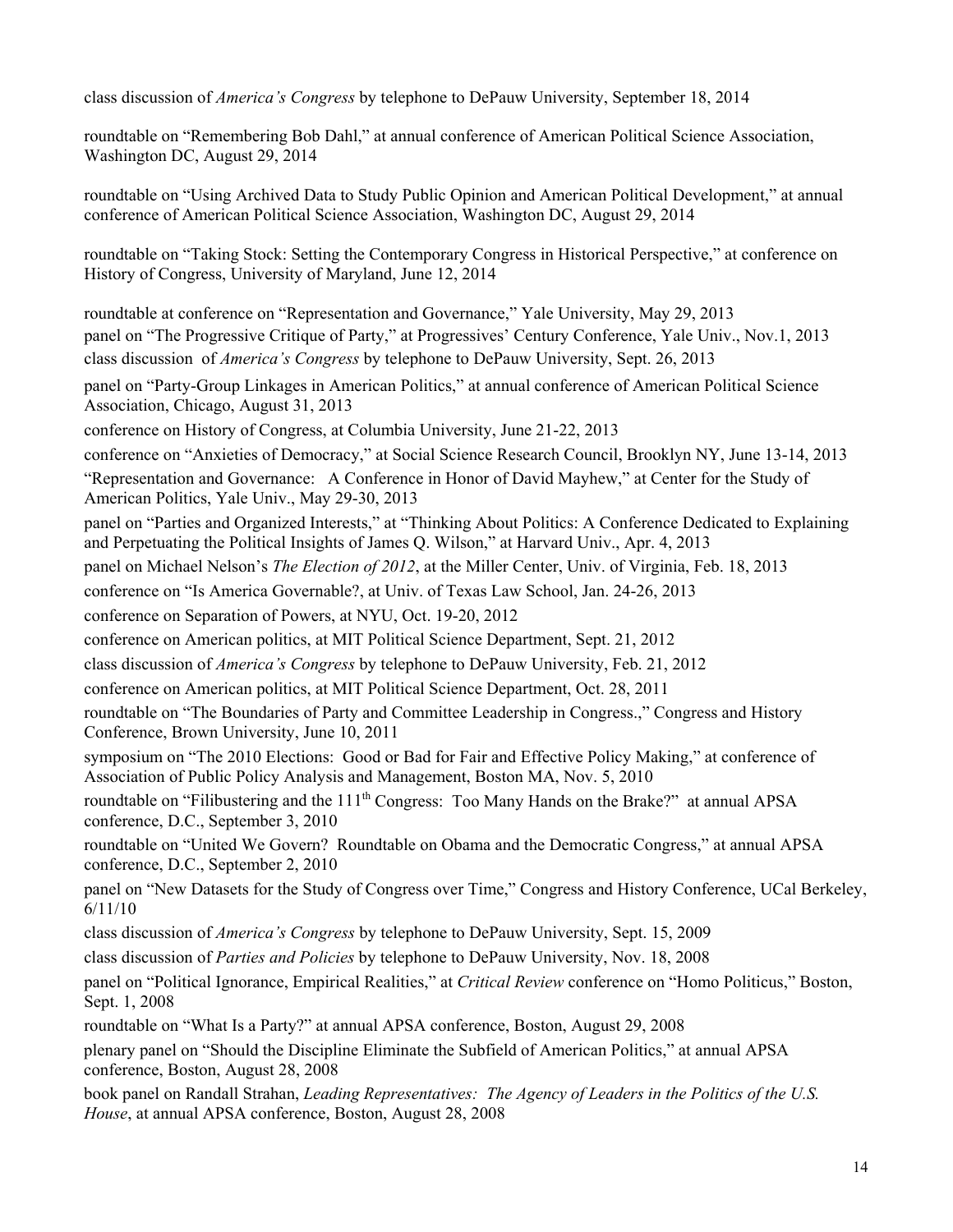Amherst College, May 30, 2008 panel on "The Future of Liberal Arts Education: A 21<sup>st</sup> Century International Perspective from Educators," at

conference on "Parties and Policy Choice: The Electoral Connection and Crafting Party Coalitions," at the Gordon Center, Brandeis Univ., May 23-24, 2008

 Center, Univ. of Virginia, May 2-3, 2008 conference on "Embedding Laws in the American State: Policy Durability and Policy Change," at the Miller

roundtable on "Using History in Political Science," at annual conference of APSA, Chicago, Sept. 1, 2007

 2007 panel on "Reshaping the Political System in War and Peace," centering on Robert Saldin's dissertation excerpt, "World War II and the Democratic Party's Ideological Shift," at the Miller Center, Univ. of Virginia, May 11,

workshop on "The Separation of Powers: Theory, Comparisons, and the 'War' on Terrorism," at the MacMillan Center, Yale University, Oct. 7, 2006

class discussion of *America's Congress* by telephone to DePauw University, Sept. 12, 2006

 roundtable on "Too Many Disciplines? Expanding American Political Development," at Policy History Conference, Charlottesville VA, June 2, 2006

manuscript conference on Jessica Trounstine, "Urban Empires: The Rise and Fall of Monopoly Government in American Cities," at Woodrow Wilson School, Princeton Univ., May 25-26, 2006

 13, 2006 conference on the History of Congress, at the Institution for Social and Policy Studies, Yale University, May 12-

panel on "The 1980s to the Present" at conference on "Conservatism and American Political Development," Yale Univ., Feb. 24, 2006

class discussion of *America's Congress* by telephone to DePauw University, Sept. 19, 2005

roundtable on Paul Pierson, *Politics in Time,* at annual APSA conference, Washington DC, Sept. 1, 2005

panel on "Nelson Polsby's Congress," at annual APSA conference, Washington DC, Sept. 1, 2005

conference on "Contingency in the Study of Politics," at Yale University, Dec. 3-4, 2004

conference on "Knowledge, Problems, and Political Representation: Can Government Perform Better?" at University of Virginia, Nov. 12-13, 2004

conference on "Political Action and Political Change: Leaders, Entrepreneurs, and Agents in American Political Development," at Yale University, Oct. 23, 2004

roundtable on "Periodization in American Political Development," at annual conference of American Political Science Association, Chicago, Sept. 3, 2004

 25, 2004 American Politics Summer Workshop, at the Center for the Study of American Politics, Yale University, June 24-

panel on "The 108<sup>th</sup> Congress and the 2004 Elections," at annual conference of New England Political Science Association, Portsmouth NH, May 1, 2004

panel on "From Congress to the Classroom: Five Decades of the Congressional Fellowship Program in Academia," at annual APSA conference, Philadelphia, Aug. 29, 2003

panel on "Congressional Leadership Activities," at annual APSA conference, Philadelphia, Aug. 28, 2003 panel on "Which Emerging Majority? The Future of the American Electorate," at annual APSA conference, Philadelphia, Aug. 28, 2003

conference on Congressional History, at MIT, Cambridge MA, May 30-31, 2003

 2003 conference of the Liberty Fund on "The Federalist: The Politics of Interest or Virtue?", Philadelphia, May 8-11,

 IL, May 13, 2003 Advanced Placement review session by telephone with students at Adlai E. Stevenson High School, Lincolnshire

 Providence RI, May 3, 2003 roundtable on "The 108<sup>th</sup> Congress," at annual conference of New England Political Science Association,

roundtable on Earl and Merle Black, *The Rise of Southern Republicans*, at annual conference of Southern Political Science Association, Savannah GA, November 8, 2002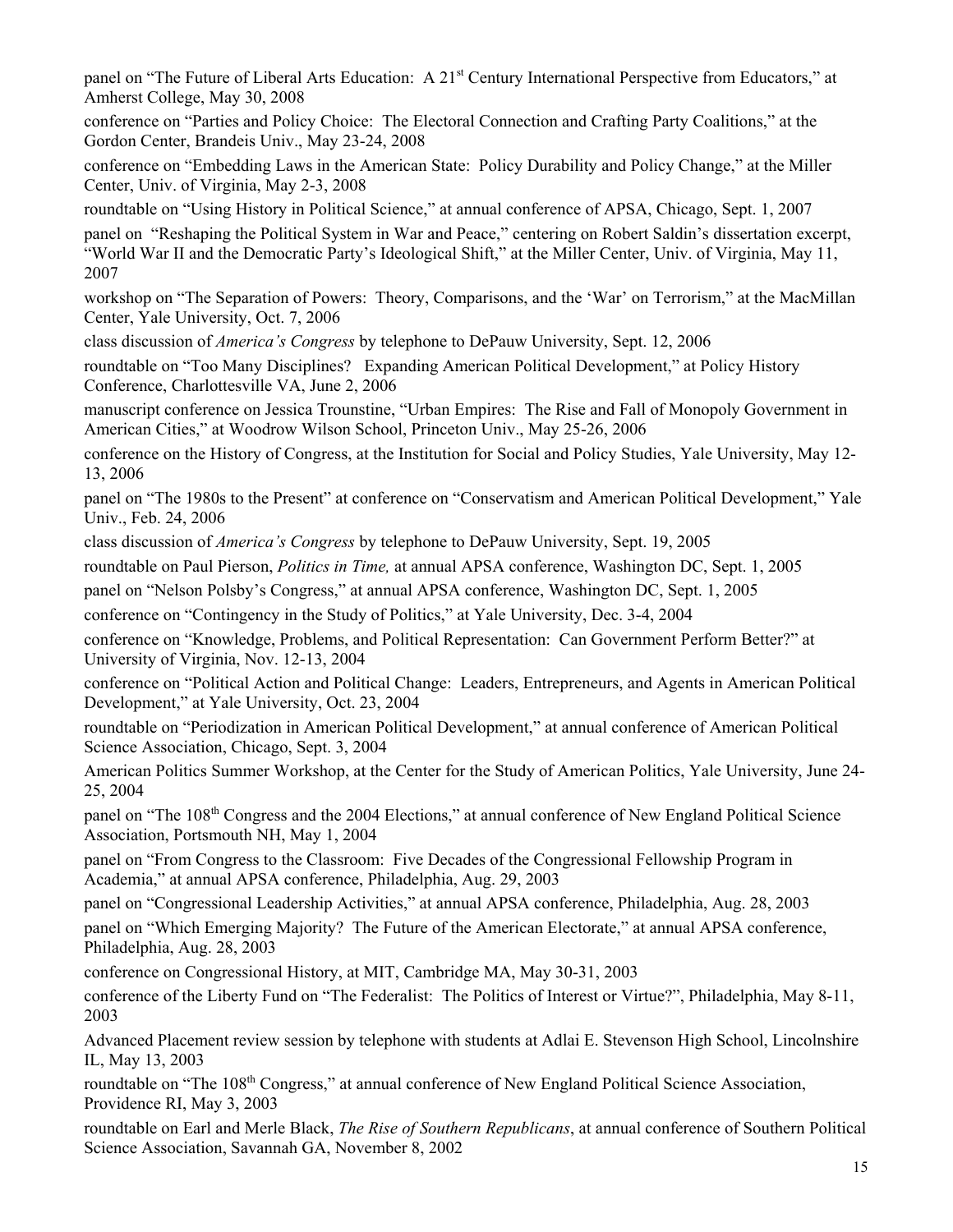roundtable on "Pre-Modern Presidents," at annual APSA conference, Boston, Aug. 31, 2002

conference on Congress and History, at Columbia University, June 7-8, 2002

panel on "Congress and American Political Development: New Directions in Research," at annual conference of Social Science History Association, Chicago, November 17, 2001

panel on "Changing Times or Timeless Changes for American Political Parties?" at annual APSA conference, San Francisco, Aug. 30, 2001

APSA program division panel on "Congress in American Politics," at annual APSA conference, San Francisco, Aug. 31, 2001

panels at "The Macro-politics of Congress Conference," at Univ. of Colo., Boulder CO, June 1-3, 2001

roundtable on "Retrospective on the 1950 APSA report, *Toward a More Responsible Two-Party System*," at annual APSA conference, Washington DC, Sept. 2, 2000

panel on "Political Science as a Discipline: American Political Institutions," at annual APSA conference, Washington DC, Sept. 1, 2000

panel on "Perspectives on Congress," at annual NEPSA conference, Hartford CT, May 5, 2000

workshop on "Comparing Political Systems and Policymaking," at Brandeis University, May 14, 1999

roundtable on "Interpretations of the 1998 Congressional Elections," at annual conference of New England PSA, Providence RI, April 30, 1999

panel on "Causes and Consequences of Legislative Gridlock," at annual APSA conference, Boston, Sept. 4, 1998 panel on "New Directions in 19<sup>th</sup> Century Political History," at annual APSA conference, Boston, Sept. 3, 1998

conference on "The New Deal—Then and Now," at Brandeis University, June 5-6, 1998

conference on Comparative Legislative Research, at Univ. of Iowa, Apr. 17-18, 1998

panel on "Congress and the Administrative State," at annual conference of Northeastern PSA, Philadelphia, Nov. 13, 1997

panel on John Aldrich's book, *Why Parties?* at annual conference of Social Science History Association, Washington DC, Oct. 17, 1997

conference on "The Politics of Economic Inequality in the 20<sup>th</sup> Century," at the Kennedy School, Cambridge MA, September 28, 1996

panel on "Legislative Policy Making in Divided Government Regimes," at annual APSA conference, San Francisco, Aug. 31, 1996

panel on "Divided Government," at annual Midwest PSA conference, Chicago, Apr. 20, 1996

panel on "New Research on the New Institutionalism: Blending History and Rational Choice," at annual Western PSA conference, San Francisco, Mar. 16, 1996

 panel on "The New Media as a Political Institution," at annual APSA conference, New York City, Sept. 1, 1994 conference with the president's political and communications advisors, plus dinner seminar with the Clintons at the White House, to discuss the state of the Clinton presidency, Nov. 5-6, 1993

panel on "Electoral Mobilization and Party Conflict," at annual APSA conference, Washington DC, Sept. 3, 1993 conference on "Where Are We in American Political Development? Contemporary Politics in Historical Perspective," at the Kennedy School, Cambridge MA, Oct. 14, 1995

roundtable on Earl and Merle Black, *The Vital South*, at annual conference of Southern PSA, Atlanta, Nov. 6-7, 1992

panel on "New Perspectives on the Historical Development of Traditional Party Organizations," at annual conference of Midwest PSA, Chicago, Apr. 20, 1991

conference on "Governance," staged by the Maxwell School in Washington DC, Dec. 1, 1990

panel on "Presidential Policy Leadership and the Political Parties," at annual APSA conference, San Francisco, Sept. 1, 1990

conference on "Electing the Senate," at Rice University and the University of Houston, Dec. 1-2, 1989 conference on "Presidential and Congressional Governance," at American University, Nov. 8, 1989 panel on "State Party Organizations in the South," at annual APSA conference, Chicago, Sept. 5, 1987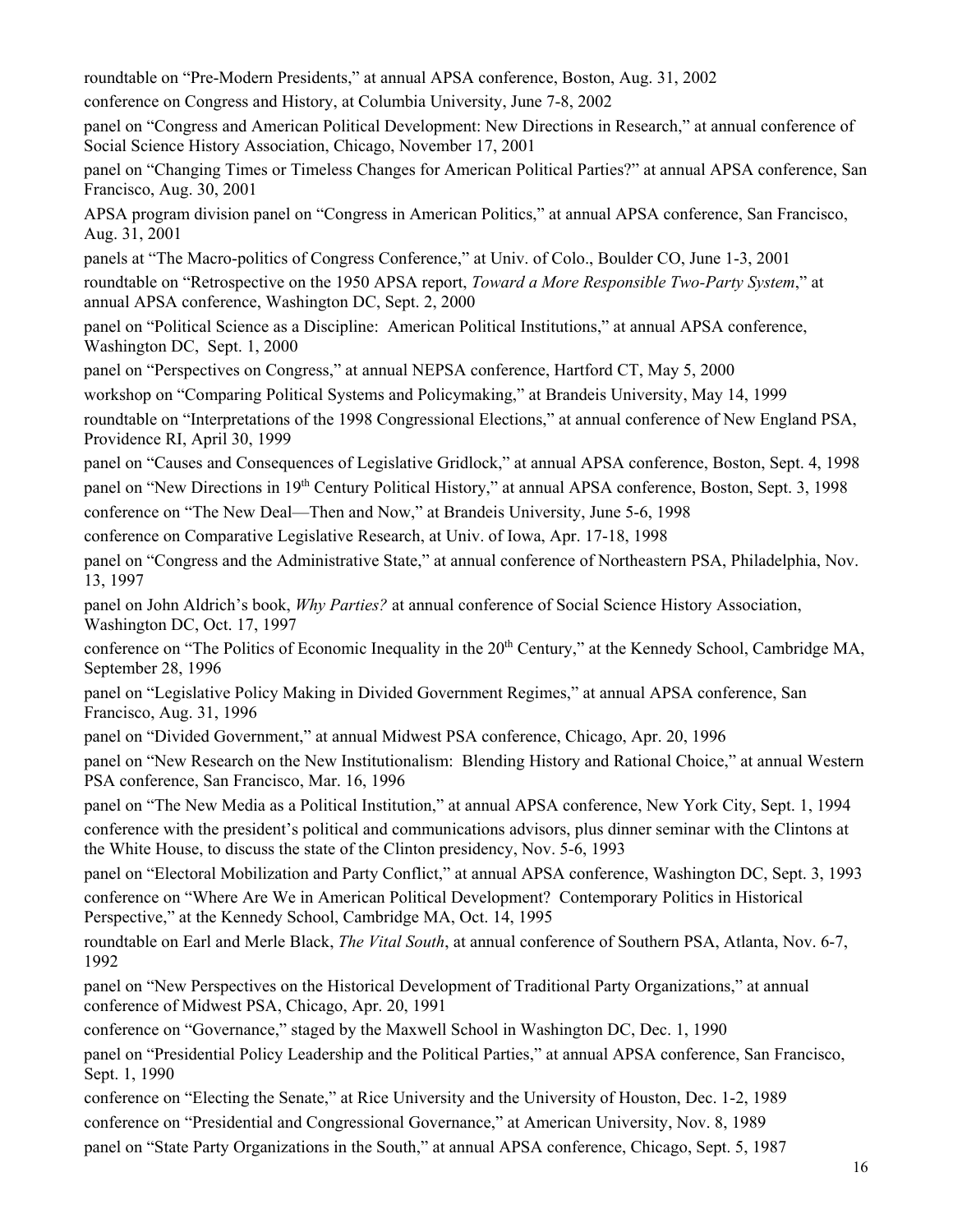roundtable on "A Republican Form of Government: 200 Years Later," at annual APSA conference, Chicago, Sept. 4, 1987

 1987 panel on "The Role of Political Parties in Congress," at annual conference of Midwest PSA, Chicago, Apr. 8-11,

critic of a paper on presidential primaries, at annual conference of MWPSA, Chicago, Apr. 8-11, 1987

conference on "Process and Outcome in Democratic Theory and Politics," in commemoration of Robert A. Dahl's contribution to political science, New Haven CT, March 1987

 board of the International Political Science Association, Ottawa, September 1986 meeting of APSA's Committee on International Political Science, in conjunction with a meeting of the planning

roundtable on "Congressional Reapportionment and the Party System" at annual APSA conference, Washington DC, Aug. 29, 1986

panel on V.O. Key, Jr., at annual conference of Southern PSA, Birmingham AL, Nov. 3-4, 1983

panel on "The State of the Discipline: Political Parties," at annual APSA conference, Denver CO, Sept. 4, 1982 conference on "The Future of Political Parties in the United States," at meeting of The American Assembly, April 1982

panel on congressional elections, at annual conference of MWPSA, Chicago, April 1981

conference on "Presidential-Congressional Relations: Assessing Reagan's First Year," at the American Enterprise Institute, Washington DC, Jan. 6-7, 1981

meeting staged by The Hastings Center on professional codes of ethics, at the Harvard Faculty Club, Cambridge MA, Sept. 18-19, 1980

 U.S. Senate, Washington DC, July 1, 1980 meeting staged by The Hastings Center on "Toward a Revision of the U.S. Senate Code of Official Conduct," at

roundtable on political parties at annual conference of Social Science History Association, Cambridge MA, Nov. 2-4, 1979

panel on National Election Studies activities, at annual conference of Western PSA, 1979

panel on National Election Studies activities, at annual APSA conference, New York City, Sept. 1978

panel on "The Electoral Dimension of Representation," at annual APSA conference, New York City, Sept. 3, 1978

panel on "Theories of Congress," at annual conference of MWPSA, Chicago, April 1978

conference on "The Presidency and Congress: A Shifting Balance of Power?" at the LBJ School of Public Affairs, Austin TX, Nov. 14-15, 1977

conference on "The Study of Congressional Elections," at Univ. of Rochester, Oct. 26-28, 1977

roundtable on "Teaching About Congress," at annual APSA conference, Washington DC, Sept. 3, 1977

panel on "Congressional Policy Formation," at annual APSA conference, Chicago, Sept. 3, 1976

conference of the Electorate Analysis Panel of the Public Agenda Foundation, in New York City, June 24, 1976 symposium on Presidential power, at Duke University, Jan. 22-23, 1976

 panel on "Ambition Theory" at annual conference of MWPSA, Chicago, May 1975 conference on Presidential power, Roscoe Pound-American Trial Lawyers Foundation, in Cambridge MA, 1975

panel on "Gate-Keeping in Nominating Processes," at annual APSA conference, Chicago, Sept. 1, 1974 conference on Daniel Mazmanian manuscript, *Third Parties and Presidential Politics*, at the Brookings Institution, July 20, 1972

panel on "Nominating Presidents and Prime Ministers," at annual APSA conference, Chicago, Sept. 8, 1971 panel on "New Perspectives on American Electoral History," at annual APSA conference, New York City, Sept. 4, 1969

### **REFEREEING, CONSULTING, AND EXAMINING:**

referee on Guggenheim fellowships in political science, 1990-2004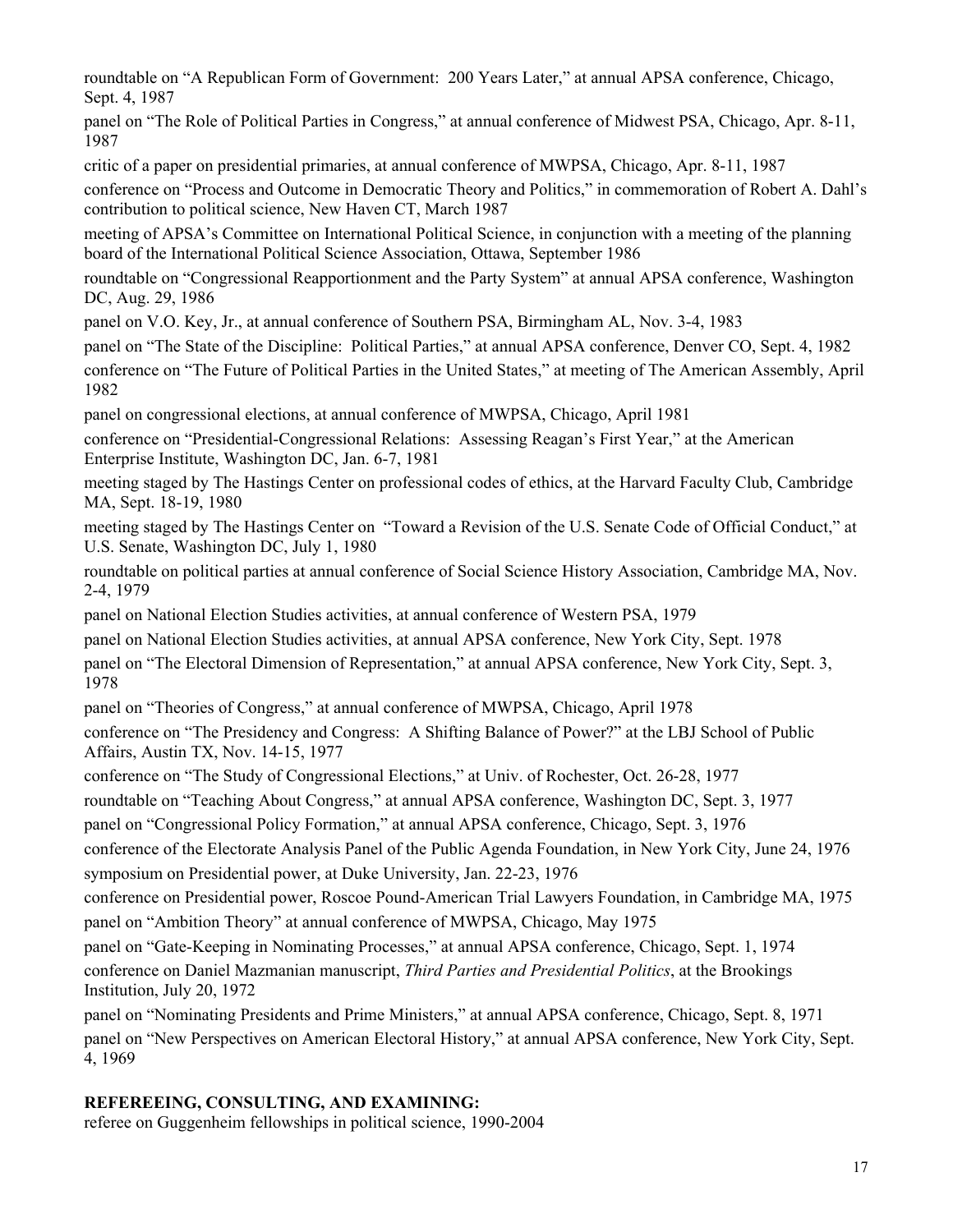outside consultant about political science departments and associated programs:

- Amherst College, April 2010
- Princeton University, Woodrow Wilson School, review of Center for the Study of Democratic Politics, March 2004
- Colgate University, February 1997
- University of California/Santa Cruz, December 1993
- Harvard University, visitors committee, 1990-96
- M.I.T., visitors committee, spring 1989-summer 1992
- Columbia University, visitors committee, March 1988
- Kalamazoo College, April 1987
- SUNY/Stony Brook, visitors committee, March 1986
- St. John's University (Minnesota), May 1980

outside examiner for senior honors programs:

- Swarthmore College, May 1990
- Bates College, March 1981

outside examiner on dissertations:

- Cornell University, August 2010
- University of Virginia, August 2007
- Sciences-Po, Paris, December 2001
- Nuffield College (Oxford University), March 2001
- Syracuse University, January 2000

consultant to:

- Oxford Analytica, January-May 2001
- Varieties of Democracy Project (V-DEM), December 2015

# **AMERICAN POLITICAL SCIENCE ASSOCIATION ACTIVITY:**

- member of award committee for Samuel Eldersveld Career Achievement Award, 2015
- chair of Legislative Studies section, 2001-03
- member of planning committee of Parties section to plan 2000 retrospective on *Towards a More Responsible Party System*, 1997-
- member of executive committee of APSA Centennial Campaign, 1997-
- member of executive board of History & Politics section of the APSA, 1996-99
- member of Heinz Eulau Award committee (best *APSR* article published during 1992), 1993
- member of award committee for Woodrow Wilson Prize, 1990
- member of Congressional Fellowship Program Advisory Committee, 1976, 1978-87
- member of Committee on International Political Science, 1985-88
- chair of Ad Hoc Committee on Political Science in the Soviet Union, 1985
- chair of APSA Nominating Committee, 1981-82, 1982-83
- consultant for WETA/APSA Telecourse, "Congress: We the People," 1982-83
- member of executive committee of subgroup on Political Organizations/Parties, 1982-83
- organizer of section panels on Political Parties and Other Organizations, for APSA convention, 1982
- member of APSA Council, 1976-78
- member of Council's Rules Committee, 1977-78
- member of steering committee of subfield on Legislative Processes, Behavior and Representation, 1977- 78
- member of Screening Selection Committee, or a regional screening committee, of the Congressional Fellowship Program, 1969, 1973, 1974, 1975, 1977, 1978

# **OTHER PROFESSIONAL COMMITTEES AND ACTIVITIES:**

 member of 2018 NAS selection committee for the William and Katherine Estes Award for Behavioral Research Relevant to the Prevention of Nuclear War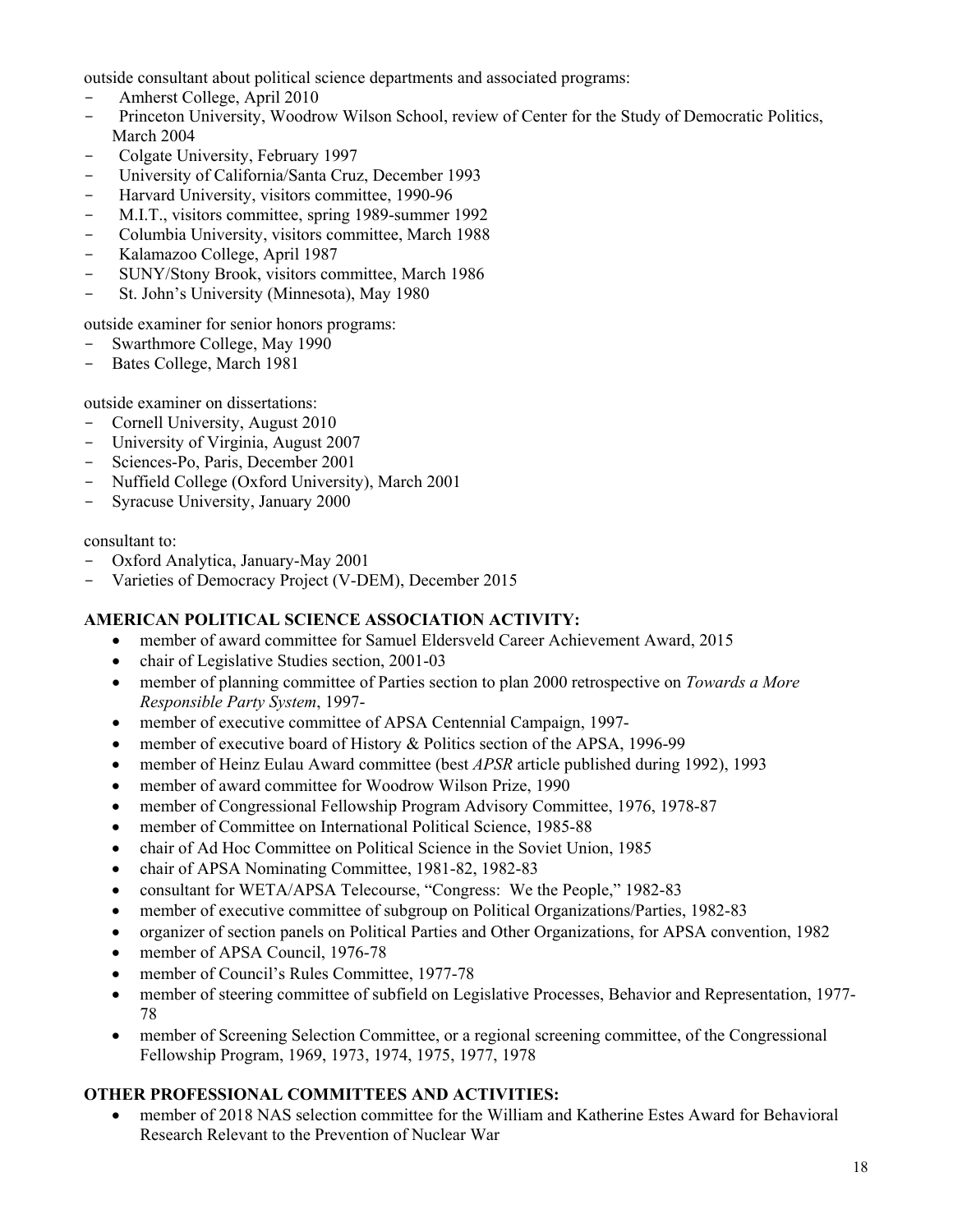- 2015 chair of 2015 NAS selection committee for the William and Katherine Estes Award for Behavioral Research Relevant to the Prevention of Nuclear War; presented at NAS conference in D.C., April 26,
- member of editorial committee of *Politique Americaine*, 2010-
- member of editorial board of "The [Berkeley] Forum: A Journal of Applied Research in Contemporary Politics" (e-journal), 2007-
- member of editorial board of "Political Organizations, Parties, Interest Groups, and Networks" section of *Political Science Network* (e-journal), 2007-
- member of Advisory Council of the John Brademas Center for the Study of Congress at NYU, 2005-
- member of editorial board of *Critical Review*, 2002-
- member of membership selection panel for political science, American Academy of Arts and Sciences, 2002, 2003
- external member of electoral board for the J.G. Winant Visiting Professorship of American Government at Oxford University, 2001-09
- member of editorial board of *New England Journal of Political Science*, 2001-
- member of National Academy of Social Insurance, 1998-
- member of editorial board of *American Review of Politics*, 1996-
- chair of Pi Sigma Alpha Award Committee, Midwest PSA, 1996-97
- member of editorial board of *Legislative Studies Quarterly*, 1996-99, 2002-04
- member of advisory committee of "Political Development of the American Nation" book series, edited by Sidney Milkis, 1995-
- member of advisory board of *ABC POLI SCI*, 1993-2000
- member of editorial board of *Polity*, 1976-80, 1986-92
- member of Board of Overseers of National Election Studies, Center for Political Studies, of the University of Michigan, 1979-83
- member of Hastings Center committee on U.S. Senate Code of Ethics, 1980
- chair of a NES/CPS subcommittee to prepare interview schedule for 1978 congressional elections survey, 1977-78
- member of editorial board of *Journal of Politics*, 1975-78
- member of Opinion Panel of Public Agenda Foundation, 1976
- member of executive committee of the New England PSA, 1969-71
- Locklin as president of Springfield College, April 30, 1966 representative of the American Academy of Political and Social Science at the inauguration of Wilbert E.

# **ADMINISTRATIVE ROLE IN YALE POLITICAL SCIENCE DEPARTMENT:**

- Chair: 1979-82
- Acting Chair: 1976-77, spring 1988, spring 1990
- Director of Graduate Studies, 1974-75, spring 1976
- co-designer of the department's graduate exam system, set of fields, and "Research and Writing" sequence required of all second-year Ph.D. students, 1976-77

# **YALE UNIVERSITY ACTIVITIES:**

- chair of MacMillan Center committee to award Gaddis Smith Prize and Gustav Ranis Prize, 2016
- corporation marshal, Yale Commencement, May 2015
- chair of Heinz Prize committee to choose best senior essay in the social sciences, spring 2012
- member of Truman Scholarships selection committee, 2007-2011
- chair of Committee on Majors, Yale College, 2005-06, fall 2006
- member of Leylan Fellowship selection committee, 2005
- chair, selection committee for St. Andrew's Society Scholarships, 2002-2005
- member of publications committee, Yale University Press, spring 2002
- chair, ad hoc committee on Yale College majors, 1999-2000
- chair of Graduate School committee to rewrite student "Personal Conduct Code," 1998
- member of executive committee of Institution for Social and Policy Studies, 1996-2000